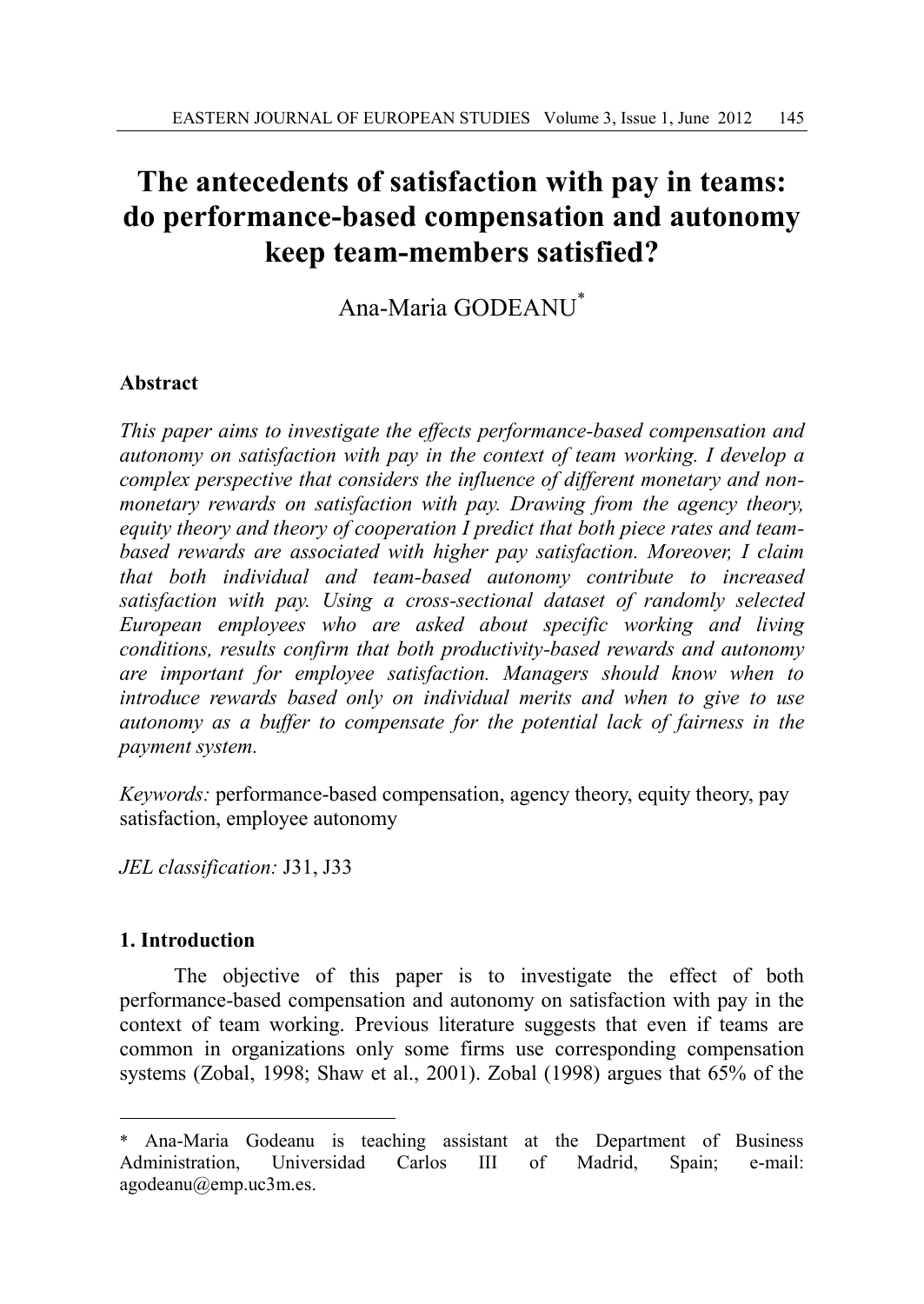reporting organizations had teams but only half (33%) of them had team compensation systems, while Shaw et al. (2001) reveals that up to 70% of U.S. organizations are now using some type of team-based rewards.

 We expect also that autonomy, as a non-monetary type of reward (Lawler, 1971) and satisfaction will be related in a predicable way. According to Zobal (1998), who considers compensation as a motivator capable to influence behaviour, if an employee is rewarded for certain behaviours or performance, he or she will be keener to repeat the same attitude or action. An employee can be motivated through either monetary or non-monetary forms of compensation. In the first case, the employees' performance is acknowledged through an individual performance-pay based contract or by implementing a team-based compensation system that shows how the sum of individual efforts influences the whole performance of the team. In the second case, autonomy, as an intangible incentive, can keep employees satisfied and later motivated to exert a certain effort required in their job.

My paper considers teams as individuals who work together for the accomplishment of a common goal set by a higher authority in the firm. This goal could be temporary, as in case of project or problem-solving teams or continuous, as in the case of production teams. An important contribution for the literature resides in the nature and richness of the data which comes from different industries and countries.

 The aim of my paper is to develop a perspective that takes into account agency theory, equity theory and the theory of cooperation when analysing the effects of performance-based compensation and autonomy on satisfaction with pay in teams. Agency theory suggests that once we adopt high performance work practices we also have to adapt the compensation system. Moreover, it provides predictions on the effects of the rewards. From the equity theory it can be inferred that the discrepancy between the deserved or expected salary and the actual amount received could influence satisfaction (Lawler, 1971; Crosby, 1976; Ballas, Dorling, Shaw, 2007) while the theory of cooperation explains the effect of the new practices on employee perceptions of fairness and satisfaction.

 Previous research took into consideration the roles of equity and fairness of payment systems (Adams, 1963: Adams, Freeman, 1976; Crosby, 1976; Frohlich, 2007; Goncalo, Kim, 2010) and their influence on satisfaction (Alexander, Ruderman, 1987; Aquino, Griffeth, Allen, Hom, 1997; Masterson et al., 2000; Tremblay, Sire, Balkin, 2000; Haar, Spell, 2009). However, two aspects from the previous studies require a better understanding of the relationship between team compensation and team-member satisfaction. Prior research has studied the relationship between perceived fairness with pay and job satisfaction (Donovan, Drasgow, Munson, 1998; Masterson et al. 2000; Haar, Spell, 2009; Casuneanu, 2010) but little is known about the specific effects of different types of compensation applied to team member satisfaction. Therefore,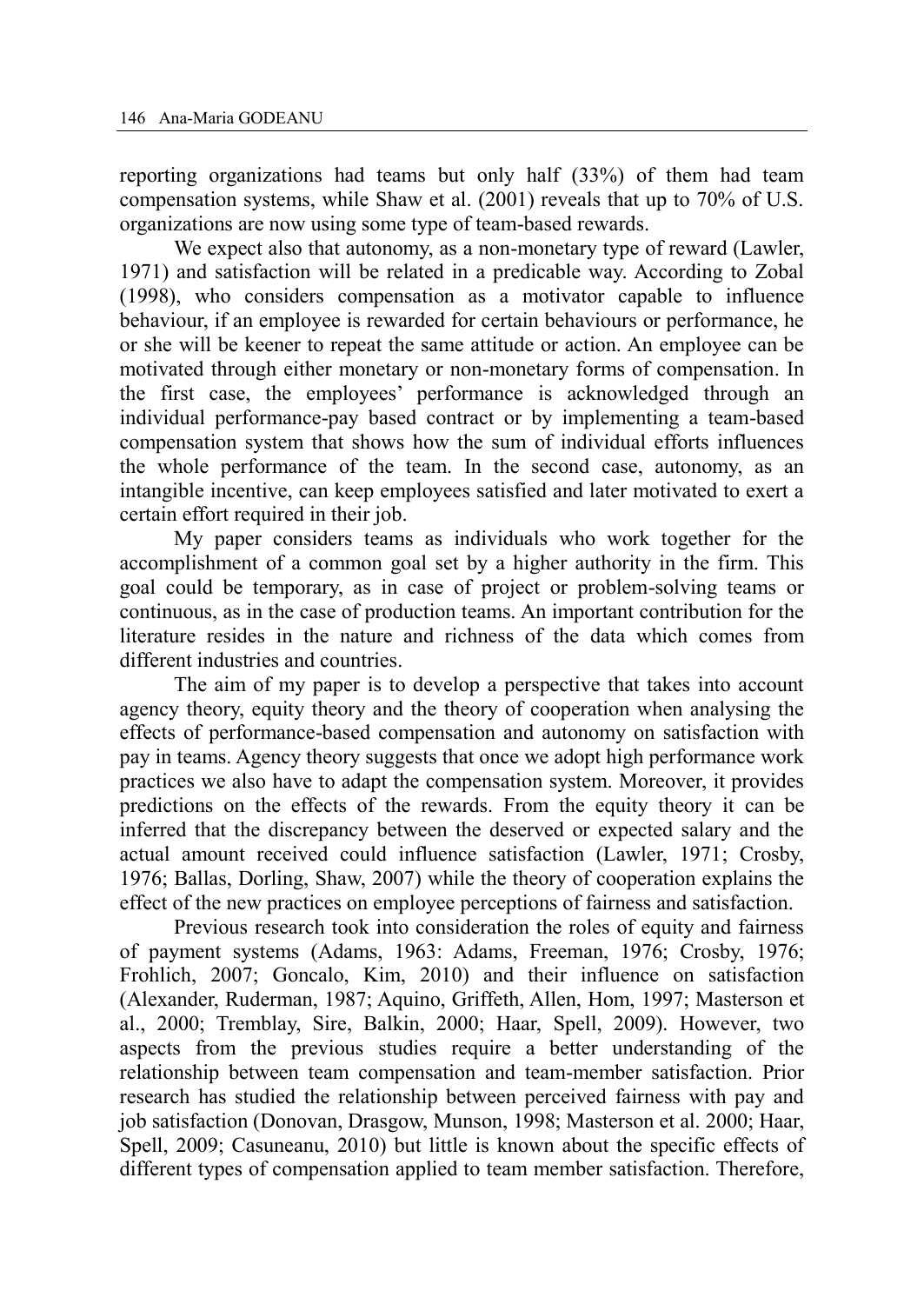in this study I aim to contribute to the compensation and satisfaction literature by looking at how individual performance pay and team-based rewards affect employee satisfaction with pay. The goal of this research is to investigate both similarities and potential dissimilarities between individual performance pay (IPP) and team-based rewards (TBR) in order to study their main effects on satisfaction with pay

 Second, a limitation of the existent research refers to the data which was used. There are few recent studies with non-experimental and comprehensive data. Some articles based their findings on experiments (i.e. Greenberg; 1988; Goncalo, Kim, 2010), other results came from national random samples (Tremblay, Sire, Balkin, 2000 from Canada only; Harr, Spell, 2009 from New Zeeland only; Casuneanu, 2010 from Romania only) or only from a specific industry (i.e. Gomez-Mejia, Belkin, 1989; Kirkman, Shapiro, 2000; Ramaswami, Singh, 2003).One reason why economists tend to be sceptical about laboratory data is that such experiments may not reveal accurately the true behaviour of workers. For one, the monetary incentives to perform well in experiments are usually very low, as compared to real life wages. Another worry is that the experiments refer to very particular settings which are not immediately translatable into real life settings. In this sense, survey data should be preferable.

 Thus, in order to overcome these limitations my paper considers real data from across various industries and countries. The empirical analysis is based on data from the fourth European Working Conditions Survey (EWCS) conducted in 2005 by the European Foundation for the Improvement of Living and Working Conditions. The data from the EU (EWCS) Survey allows a more comprehensive picture on the European context in general and on the satisfaction of European employees in particular. It offers more interesting and complete information than an experimental study would give due to the fact that the data is provided by real employees in different countries and it encompasses various types of job titles ranging from elementary to managerial occupations.

 Previous research also explored the role of autonomy (Lawler, 1971; Greenberg, 2006; Haar, Spell, 2009) when it comes to employee satisfaction or other positive work-related attitudes (i.e. cooperation). Karasek (1979) developed a model of job demands and job decision latitude and observed that stress associated with high job demands decreased employee satisfaction while simultaneous high job demands and high job decision latitude (autonomy) increased team-member satisfaction. Thus I infer that job satisfaction is influenced by job design. Furthermore, Prendergast (2002), Raith (2008) and Ortega (2009) contended that there is a positive correlation between autonomy and performance-based compensation due to the fact that complex jobs require more discretion and compensation based on performance "in order to take advantage of the employee's specific knowledge" (Ortega, 2009). Nevertheless, previous literature was either theoretical (Predergast, 2002; Raith, 2008) or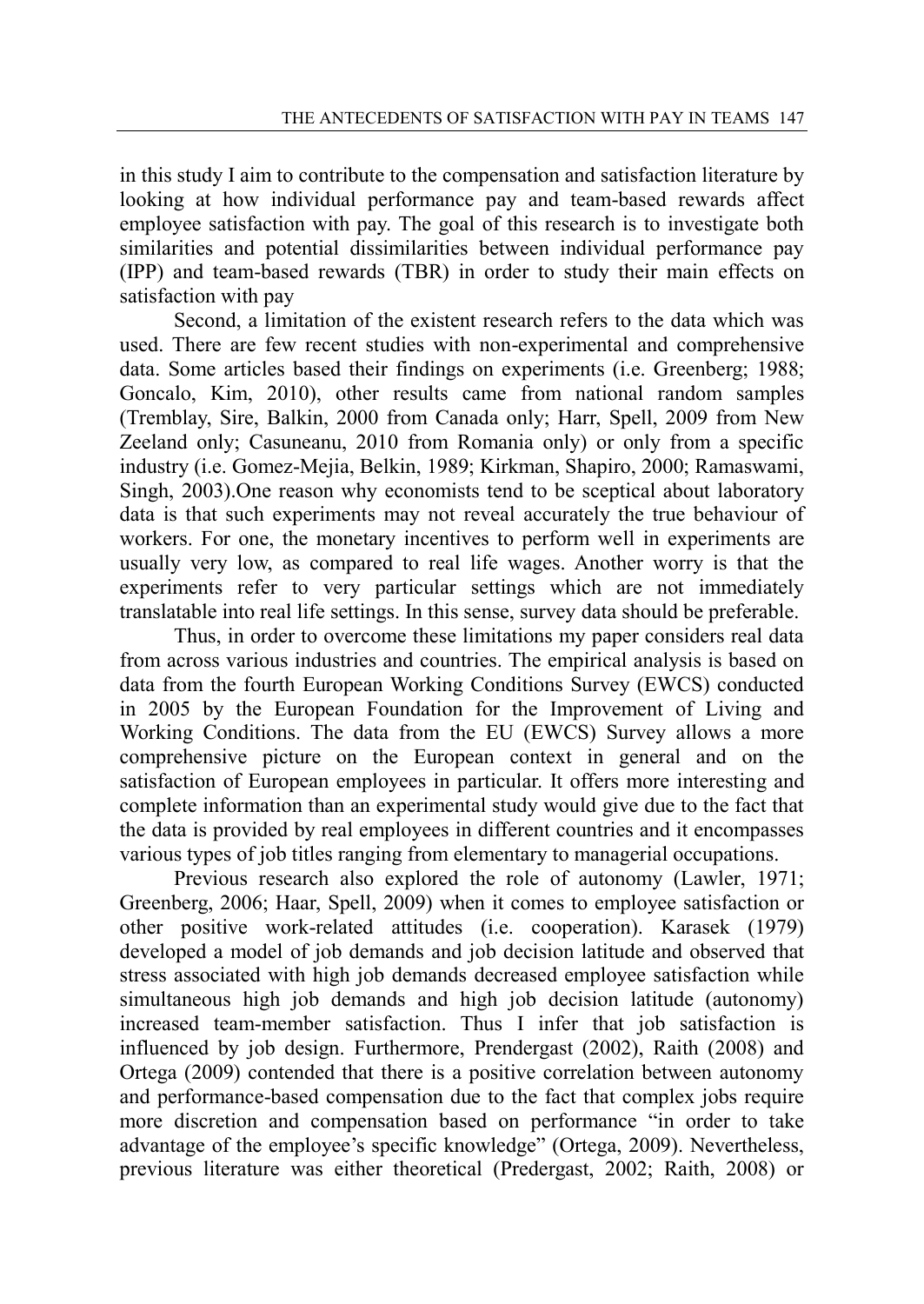considered autonomy at the individual level (Karasek, 1979; Ortega, 2009). There are few studies that take into account the influence of autonomy at the team level. In order to fill this gap in the literature I consider in this study the role of both individual or task and team-based autonomy when analyzing their effects on employee satisfaction. Even if autonomy is seen as a non-monetary reward (Lawler, 1971), it may also have a latent influence on satisfaction with pay.

 My research contributes to the literature by taking into account not only the type of compensation but also the level of autonomy that a team member enjoys when assessing team member satisfaction with pay as a function of perceived fairness of the rewards (Crosby, 1976). Autonomy is expected to work like a buffer which compensates for the potential injustice of the reward systems. Another contribution consists of analyzing simultaneously the roles of individual (task) and team autonomy.

 Altogether, this research aims to contribute to the existing literature by examining different types of antecedents of satisfaction with pay in teams. The first type is represented by the form of compensation and is directly connected with the dependent variable, while the second type, autonomy, both individual and team-based, refers to a specific type of reward, a non-monetary compensation which affects satisfaction with pay.

 The structure of the paper is presented as follows: in the next section I develop the theoretical framework and formulate the hypotheses of interest, in section three I describe the data, in the next part I focus on the results and in the last section I present the conclusions and implications for future research.

#### **2. Piece rates, equity and agency theory**

 In this section, the reasoning behind the selection of performance-based compensation as an antecedent of pay satisfaction is described as predicted by both equity and agency theory. To start with, according to the equity theory, satisfaction with pay is a subjective function of both actual pay and several individual judgments, and thus individual performance pay has to be applied carefully by properly rewarding each member of the team. For instance, Crosby (1976) considered that employees may feel dissatisfied with their salary when there is a discrepancy between the outcome they want and what they receive, when they compare to somebody else who has more than they do (Kirkman, Shapiro, 2000), when past experience made them expect more than they now have, when future expectancies for achieving better outcomes are low (Cook, Crosby, Hennigan, 1977), and when they feel they deserve more. Additionally, Lawler (1971) argued that pay satisfaction is a function of the perceived discrepancy between current pay and the amount of pay that should be received. Through this amount he referred to the actual pay, wage history, and the perceived pay of referent others.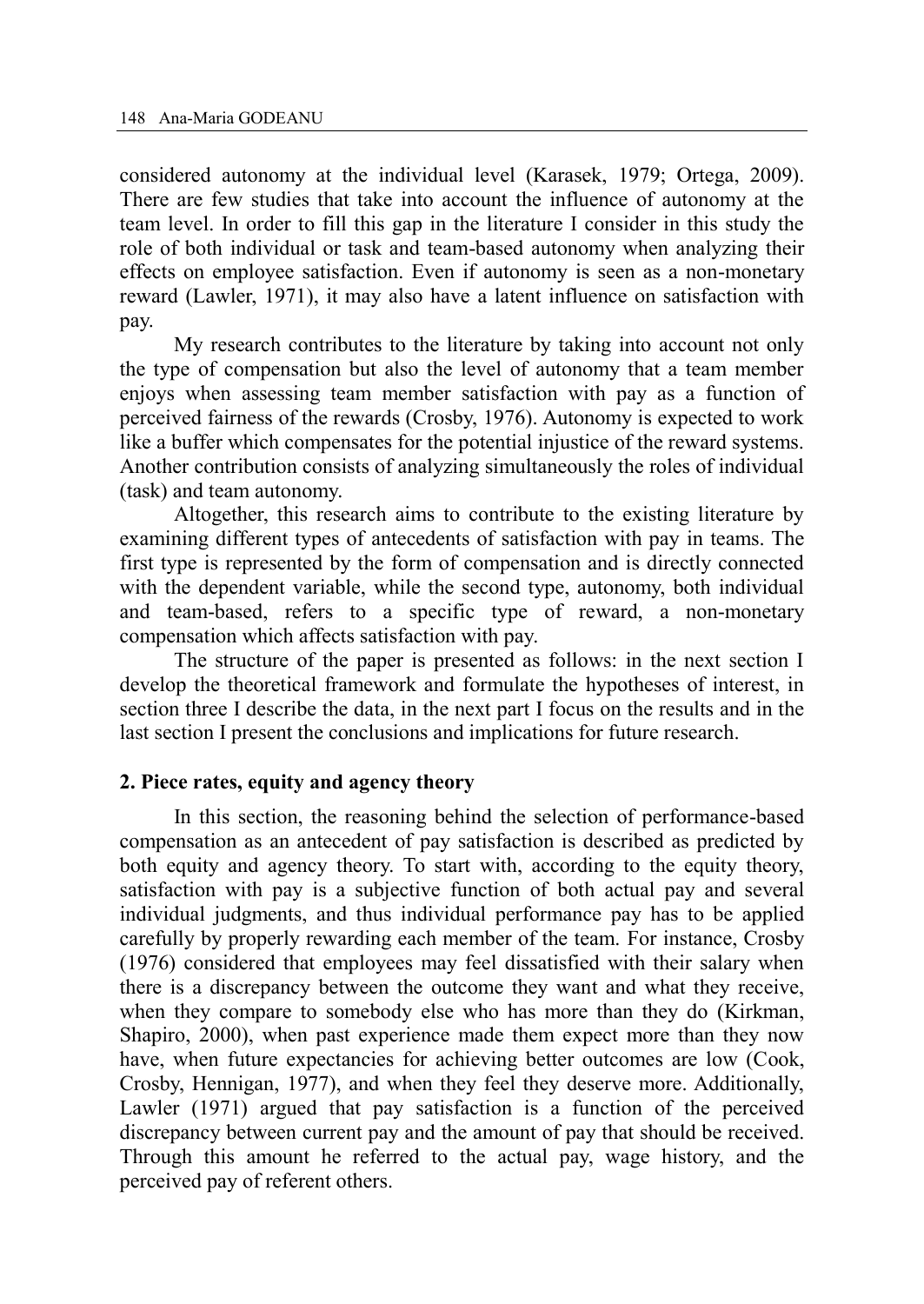First, people tend to compare the amount of payment received with the expected payment. If team members feel they were unfairly paid, for instance they were paid less than what they considered based on the effort exerted, they can decide to lower their performance (Leventhal, 1976; Greenberg, 1988; Haar, Spell, 2009; Goncalo, Kim, 2010) or quit their jobs in order to end the inequity (Hom, Griffeth, Sellaro, 1984; Konovsky, Cropanzano, 1991; Fields, Pang, Chiu, 2000).

 Second, workers may also feel inequity if they receive a lower compensation than their colleagues (Crosby, 1976; Kirkman, Shapiro, 2000). If a team member thinks that he or she exercised a certain level of effort that requires in exchange a specific amount of compensation he or she will expect it (Mueller, Iverson, Jo, 1999). The same idea that satisfaction with pay can come out from comparing one's compensation to another's is found in Ballas, Dorling and Shaw's research (2007).It was also suggested that distributive justice was obtained when individuals compared their inputs and outputs with those of another colleague and made fairness appraisals (Adams, Freeman, 1976). Likewise, Haar and Spell (2009) argued that equity is obtained when "the input/outcome ratio of the individual is equal to those of others compared with"(p.1829) and thus employees may decide to either lower or increase their amount of effort or change their perceptions about the work provided and rewards (Haar, Spell, 2009). Consequently, and in line with previous research, I consider satisfaction with pay to include perceived fairness of the rewards.

 To sum up, team member satisfaction with pay depends on how fairly employees consider they have been compensated. Distributive justice, defined as the worker's evaluation of the "fairness of his or her rewards, given his or her inputs" (Mueller, Iverson, Jo, 1999, p.871) is connected to the equity theory (Adams, 1965; Haar, Spell, 2009) and, in a compensation setting, it refers to the reaction of the individuals to both the amount and the form of compensation received (Tremblay, Sire, Balkin, 2000; Haar, Spell, 2009). According to the equity theory, the greater the discrepancy between the amount employees believe they should receive and the actual amount they receive, the greater their tension or dissatisfaction (Lawler 1990; Livingstone, Roberts, and Chonko 1995). Specifically, the prediction of this theory is that employees prefer individual performance compensation as long as it is properly applied with respect to their expectations and through comparison to other team members.

 However, if the manager does not observe this effort he would not compensate it accordingly (Holmstrom, 1982). And so, due to moral hazard, employees could feel dissatisfied and perform at a lower level leaving the managers with the free riding problem. In a team setting the application of individual performance compensation could negatively affect employees who may not perceive their goals as cooperatively linked and may tend to see their jobs and personal tasks as separated from those of their colleagues.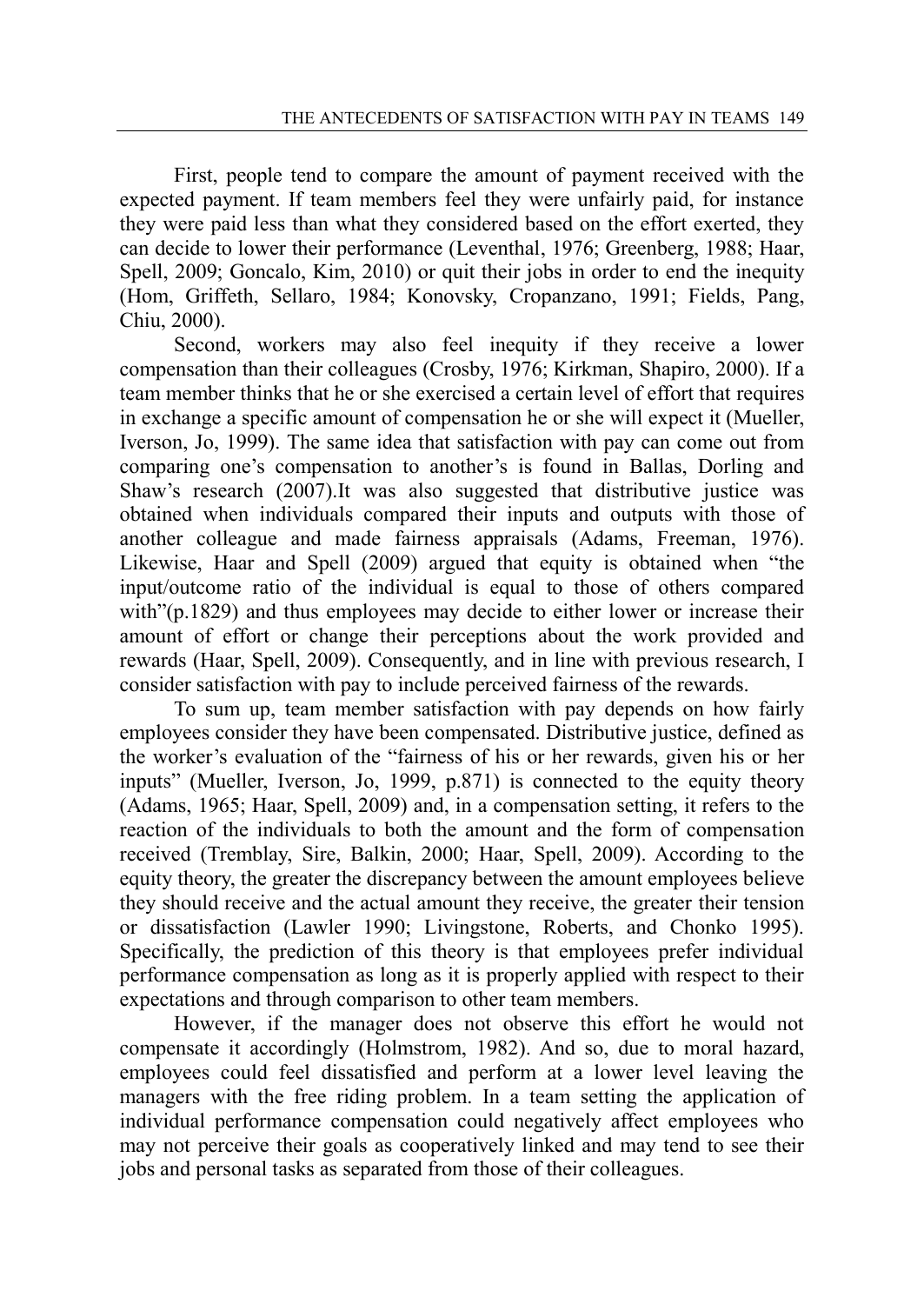In theory, we should expect very different effects depending on the ability of the worker. For instance, a high-ability worker will be happy with individual performance pay and less happy with team performance incentives - the team is only as successful as its weakest link. Likewise, a low-ability worker should have the opposite preferences: happy with team incentives because team incentives give them the opportunity to free-ride at a low cost, not happy with individual performance incentives.

 Worker heterogeneity was studied thoroughly in the literature with a special focus on its effects on productivity (Lazear, 2000; Hamilton, Nickerson, Owan, 2003; Burgess et al., 2009; Falk, Ichino, 2006; Bandiera, Barankay, Rasul, 2010). Moreover, "compensation in performance-pay jobs is more closely tied to both observed and unobserved productive characteristics of workers than compensation in non-performance-pay jobs" (Lemieux, MacLeod, Parent, 2009) and performance pay could generate higher wage inequality.

 With respect to direct effects on satisfaction, scholars considered that distributive justice, as part of organizational justice, predicts job satisfaction (Greenberg, 1990; McFarlin, Sweeney, 1992; Martin, Bennett, 1996). Furthermore, literature also connected justice perceptions about payment received to job satisfaction (Moorman, 1991; McFarlin, Sweeney, 1992; Aquino, Griffeth, Allen, Hom, 1997; Donovan, Drasgow, Munson, 1998; Masterson et al. 2000; Colquitt et al., 2001; Haar, Spell, 2009). So it is crucial to apply a fair compensation system trying to avoid moral hazard and subjective interpretations in order to keep the workers satisfied with their salary. It is only when individual performance-based compensations are applied fairly or perceived to be following distributive justice rules that employees will present a high satisfaction with pay.

 Another interesting fact revealed by the literature on piece rates is that high-ability workers could form a team norm that must be also achieved by the lowest-ability employees (Hamilton et al., 2003) or the rest of the team members who may feel pressure to reach a certain productivity level in order to receive a satisfactory salary. In keeping with previous research, due to complying with specific productivity levels and considering no moral hazard problems, I expect individual performance pay to increase employee satisfaction with pay. Consequently, in a team setting, if employees are properly rewarded individually, they will feel more satisfied with pay since it is easier to see and compare efforts and outcomes within a group. Therefore, the prediction of the agency theory, as well as the expectation of the equity theory, suggests that compensation based on individual productivity leads to increased pay satisfaction:

*Hypothesis 1: The adoption of individual performance-based compensation leads to higher employee satisfaction with pay in teams.*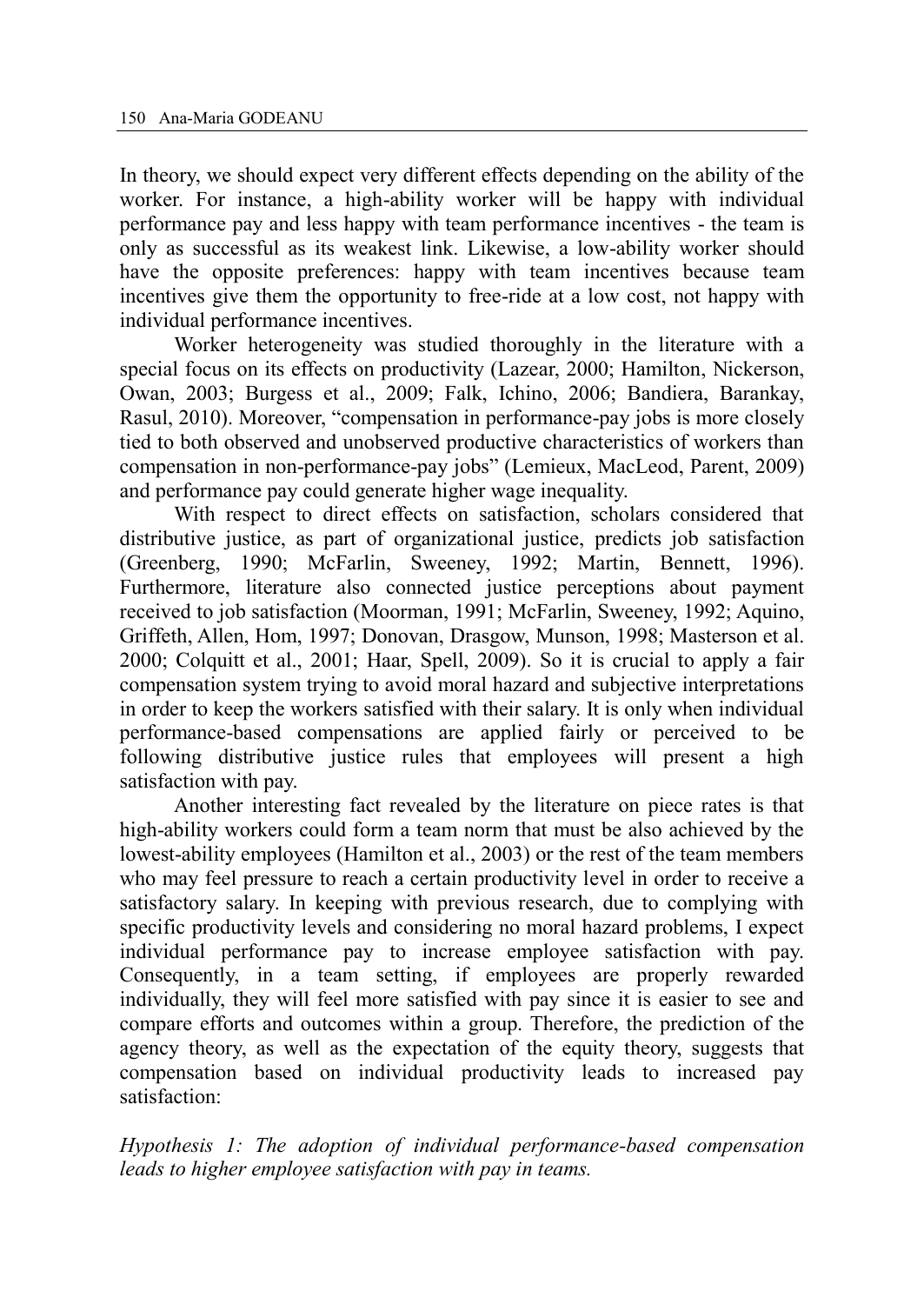#### **3. Team-based rewards and cooperation**

 Among the many rules that people use to allocate goods and resources (Deutsch, 1985), two have received more emphasis along the time: the equity rule, described in the previous section, in which people are rewarded in direct proportion to their individual contribution (Adams, 1963; 1965), and the equality rule, in which all team members receive the same amount regardless of their individual contribution (Deutsch, 1975). When analyzing the effect of the salary type on satisfaction with pay, this paper take into consideration how distributive justice refers to the distribution of socially-valued goods and resources (Foa, Foa, 1974) and to the perceived fairness of the outcomes received (Frohlich, 2007; Goncalo, Kim, 2010).

 Previous research presents contradictory findings regarding the relationship between team based rewards (TBR) and pay satisfaction: while it was argued that TBR could increase pay satisfaction, it was also believed that they may reduce pay satisfaction. In this section, the reasoning behind each view is described as predicted by the theory of cooperation and equity/equality theory. To begin with, following the assumptions from the theory of cooperation, employees working in a group would generally see their goals as cooperatively linked (Deutsch, 1949; De Dreu, 2007) and, knowing that their actions are also for the well-being of the team as a whole, they may prefer a compensation based on team performance. Team-member satisfaction depends on the perception of its members who may consider that being rewarded collectively would ultimately be beneficial for their own interests. Thus, I expect that employees working in a group would generally see their goals as cooperatively linked and be more satisfied when they receive a group-based reward.

 From an equity/equality perspective, Folger and Cropanzano (1998) noted that "justice holds people together whereas injustice can pull them apart". Moreover and in line with the theory of cooperation, Kirkman and Shapiro (2000) found that employees were more receptive to TBRs when they perceived they were treated fairly. Also, perceptions of fairness are likely to promote feelings of job satisfaction because of the attainment of expected rewards (Sridhar N. Ramaswami, Jagdip Singh; 2003). In line with this, Kandel and Lazear (1992) analyze the argument that Japanese firms enjoy team spirit because compensation is linked to overall profitability. Consequently, an equality rule (i.e. team-based compensation) facilitates team members to perceive their tasks as cooperatively linked and thus increase their motivation to work harder for a higher group reward. These arguments predict a positive relationship between group rewards and pay satisfaction because in a team setting people tend to perceive their goals as related from the beginning (through team cohesiveness). Furthermore, if there is distributive justice and moral hazard is low, team based rewards lead to higher pay satisfaction as employees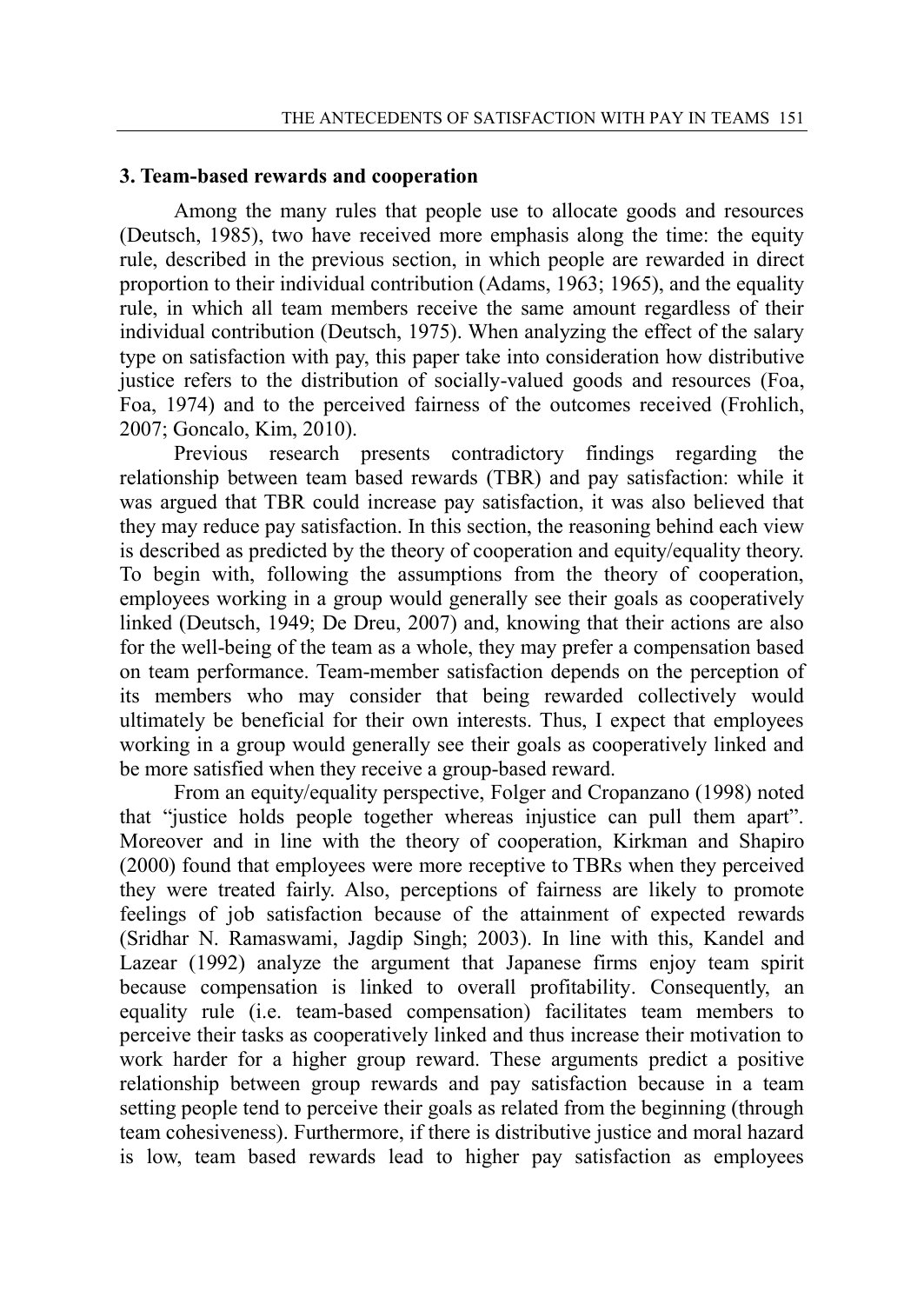acknowledge that they work together for the accomplishment of a common goal which will later reflect in a common reward.

 Empirical evidence regarding the relationship between performance-based compensation and satisfaction found that individual-based rewards contributed to less pay satisfaction than aggregate compensation (Gomez-Mejia and Balkin, 1989; Lee, 1996; Garza, 1998), thus confirming the theoretical predictions.

However, there is another standpoint in the literature which considers that team pay can lead to perceptions of inequalities about the payment received among the workers, and so it can hamper satisfaction. It was found that organizations that rate as successful did not eliminate individual rewards in favor of team rewards (Zobal, 1999). Nevertheless, previous research presents more and stronger arguments in favour of the positive relationship between group-based rewards and pay satisfaction. From the premises of the theory of cooperation and consistent with Kirkman and Shapiro (2000) findings that employees are more receptive to TBRs when they perceive justice and a fit between group based rewards and organizational changes, I expect that, in the case of TBR, employees would see their goals as cooperatively linked and thus be more satisfied:

*Hypothesis 2: The adoption of team-based rewards increases individual satisfaction with pay in teams.* 

#### **4. The role of autonomy**

 Previous research explored the connection between employee discretion and performance-based pay. Prendergast (2002), Raith (2008) and Ortega (2009) found a positive correlation between them due to the fact that complex jobs require more discretion and compensation based on performance "in order to take advantage of the employee's specific knowledge" (Ortega, 2009). Furthermore, Barth, Bratsberg, Haegeland and Raaum (2008) assert that performance-related pay is prevalent in firms where workers have a higher degree of autonomy in organizing their work. In line with these findings, it was also asserted that when managers encourage employees to trust their own decisions and judgement there would be a certain level of satisfaction regardless of how compensation is distributed (Haar, Spell, 2009). Consequently, autonomy could provide a very good insight in understanding employee satisfaction with pay as a part of overall satisfaction. According to the equity theory, employees who were reassigned to higher status offices raised their performance as a response to overpayment inequity and those reassigned to lower status offices decreased their performance as a response to underpayment inequity (Greenberg, 1988). Moorman (1991) stated that "if employees believe they are treated fairly, they will be more likely to hold positive attitudes about their work and their work outcomes" (p. 845). Therefore, it is important to know which variables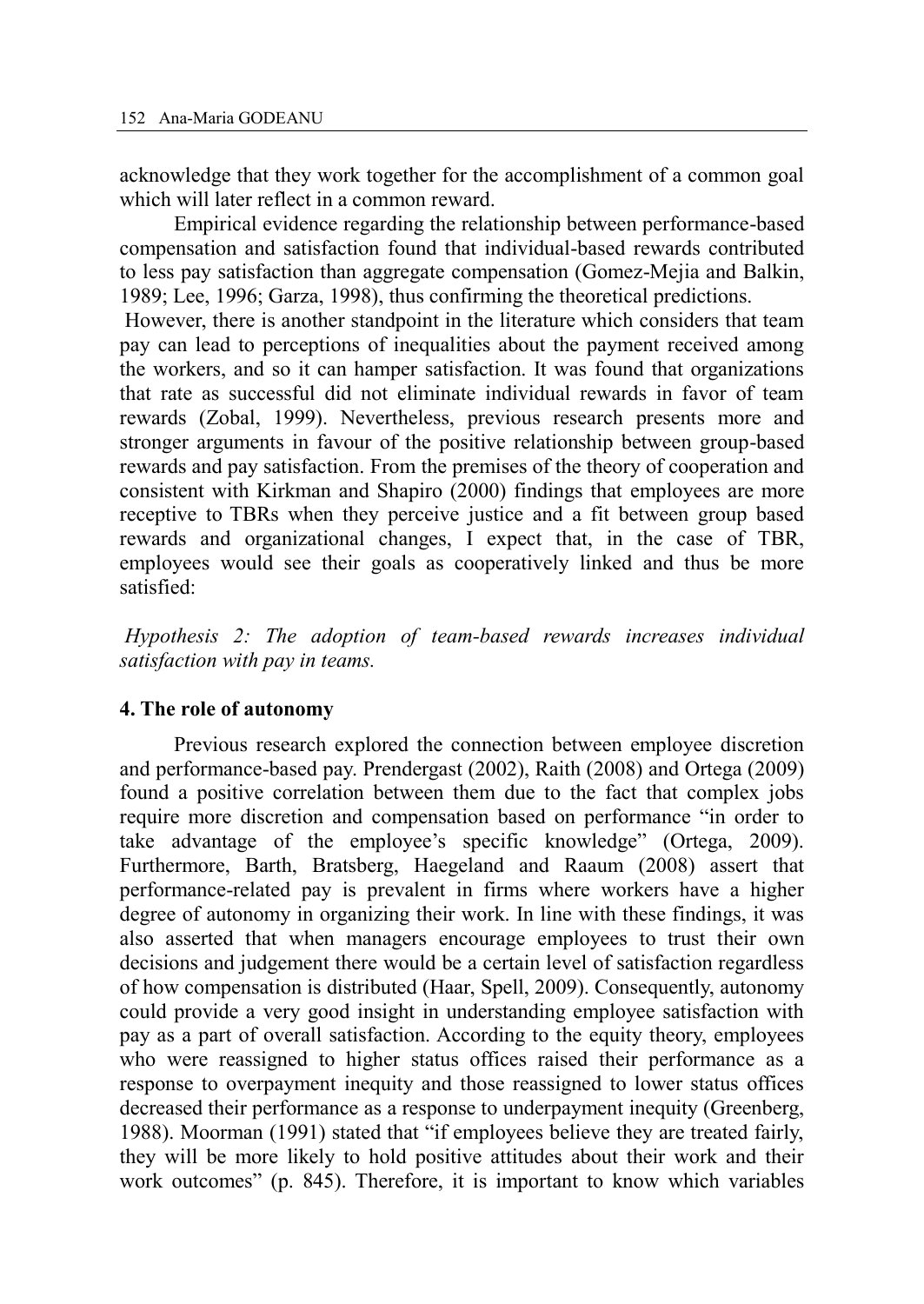influence individual satisfaction beyond the rewards system in order to balance its potential negative effects. Previous literature considered the potential mitigating role of non-monetary rewards which could compensate for low distributive justice like job autonomy (Lawler, 1971; Campion, Berger, 1990). It is considered that, if employees have more autonomy, they obtain more nonpecuniary rewards, and therefore, controlling for payment level, autonomy should have a positive effect on pay satisfaction. Moreover, Nguyen, Taylor and Bradley (2003) found that perceived job autonomy influences positively satisfaction with pay.

 In keeping with previous literature, my research proposes to explore the role of both individual and team autonomy which may directly affect satisfaction with pay. There are several other arguments for using *individual autonomy* as an antecedent for satisfaction with pay. First, autonomy can be regarded as a nonmonetary reward (Lawler, 1971) and so it can be positively linked to satisfaction as it has similar characteristics with the payment system. Second, past research considered satisfaction with pay as an important component of job satisfaction (Harr and Speel, 2009) which was found to be increasing with autonomy (Boffey, 1985) or the worker's control over how a job is done (Nguyen, Taylor, Bradley, 2003). Empirical evidence presents mixed results when it comes to the relationship between individual autonomy and job satisfaction. Sprigg, Jackson and Parker (2000) found no main effects for individual autonomy. However, a great amount of literature found individual autonomy positively related to job satisfaction (Hartline and Ferrell, 1996; Hartline et al., 2000; Hui, Au and Fock, 2004; Haar and Spell, 2009). Thus, indirectly, autonomy and pay satisfaction seem to be connected.

 Additional support suggesting potential effects of autonomy was found in the model of job demands, job decision latitude and mental strain developed by Karasek (1979). He found that stressful jobs decreased satisfaction of team members unless correlated with high autonomy. Consequently, in the context of high autonomy, team members would feel satisfied as managers trust their judgement and their abilities (Haar, Spell, 2009) and perceive autonomy as a specific type of reward (Campion, Berger, 1990) that could compensate for the potential low level of distributive justice. On the other hand, in the case of low autonomy, since employees have less control over their work, they would be focused more on how rewards are distributed (Haar, Spell, 2009) and thus, the relationship between the performance-based compensation and pay satisfaction will be strictly determined by how management is applying compensation. For example, in a team context, using an individual performance pay system considered inappropriate due to moral hazard or personal judgements and without providing enough employee discretion could decrease individual satisfaction with pay.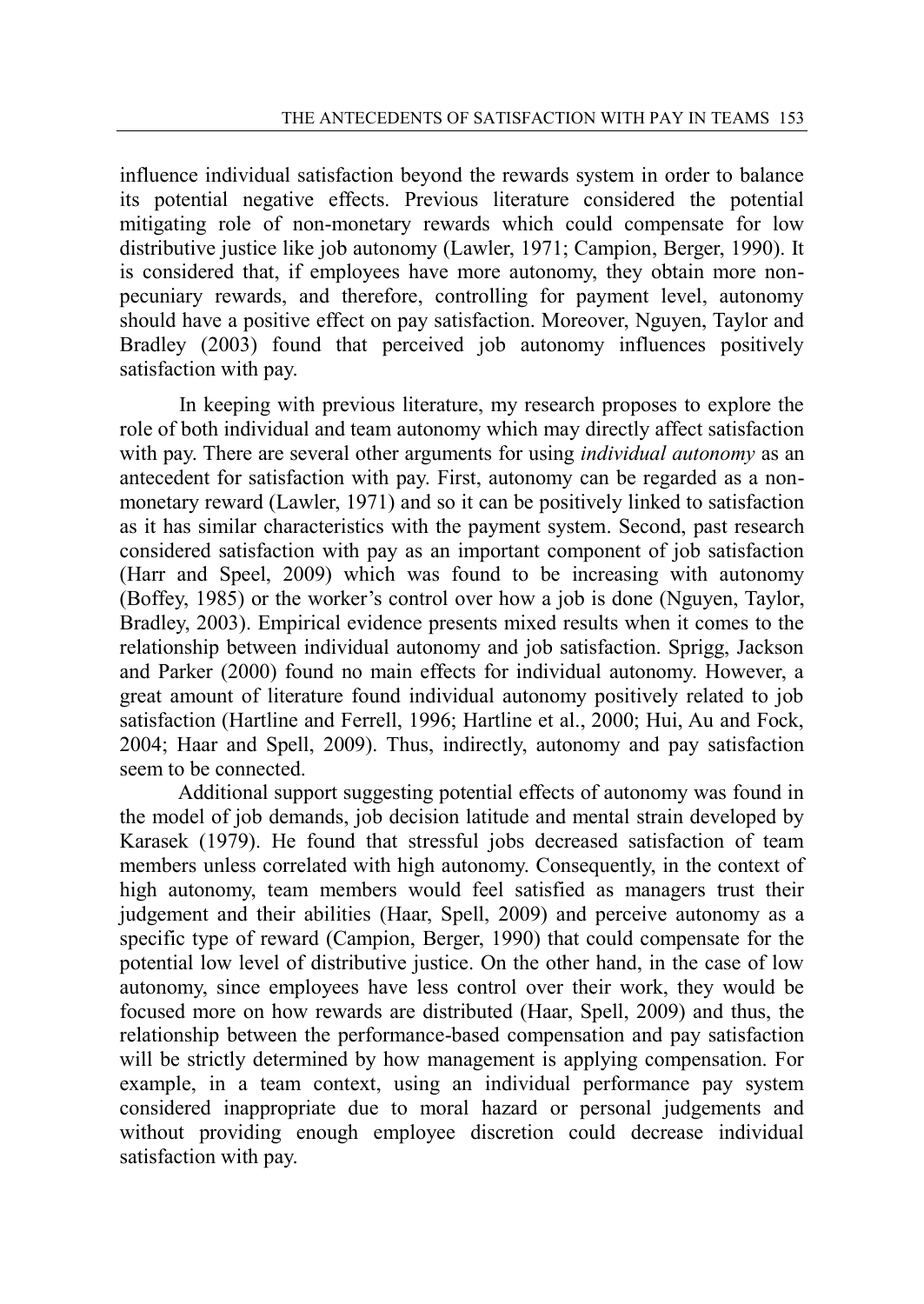Thus, taking into account the predictions from previous literature which regard autonomy as a determinant of job satisfaction and payment satisfaction as a component of employee satisfaction, I expect individual autonomy to influence positively satisfaction with pay:

#### *Hypothesis 3: Individual autonomy increases satisfaction with pay in teams*

 *Team autonomy* can be considered a determinant of payment satisfaction as well. At the team level, individual autonomy is insufficient if it is not complemented by team autonomy.

 Previous research argued that autonomy has to be "truly collective, distributed throughout the team so that each team-member must have both autonomy to act and the ability to influence others to act" (Spriggs, Jackson, Parker, 2000). Moreover, it was argued that team autonomy parallels individual autonomy (Thomas, Velthouse, 1990; Kirkman, Rosen, 1999).

 There is also empirical evidence that group autonomy has a positive effect on job satisfaction in general, and payment satisfaction in particular. Scholars found that group autonomy was positively related to job satisfaction which included satisfaction with pay (Kirkman, Rosen, 1999; Spriggs, Jackson, Parker, 2000). Since team autonomy has been considered the team-level analogy of individual autonomy (Van Mierlo et al., 2006) I hypothesize:

*Hypothesis 4:* Team-based autonomy increases satisfaction with pay in teams

#### **5. Method**

 $\overline{a}$ 

 The data that I use in this paper comes from the fourth European Working Conditions Survey conducted in 2005 by the European Foundation for the Improvement of Living and Working Conditions<sup>1</sup>. This survey provides an analysis of the working conditions in the 27 countries of the European Union, in two candidate countries (Turkey and Croatia), in Switzerland and Norway.

 In total, nearly 30.000 individual workers were interviewed in face-to-face interviews in their own homes between September and November of 2005, but I restricted the sample to employees who report working in a team. The unit of analysis is the individual and the observations are cross-national. The survey

<sup>1</sup> The source of the survey that provided my data it is available at: http://www.eurofound.europa. eu/ewco/surveys and it is based on a questionnaire containing a core of common questions, allowing meaningful comparisons to be made between this survey and previous editions. All interviews were conducted face-to-face in the respondent's own household; this was selected by starting from an assigned address and following a random walk procedure.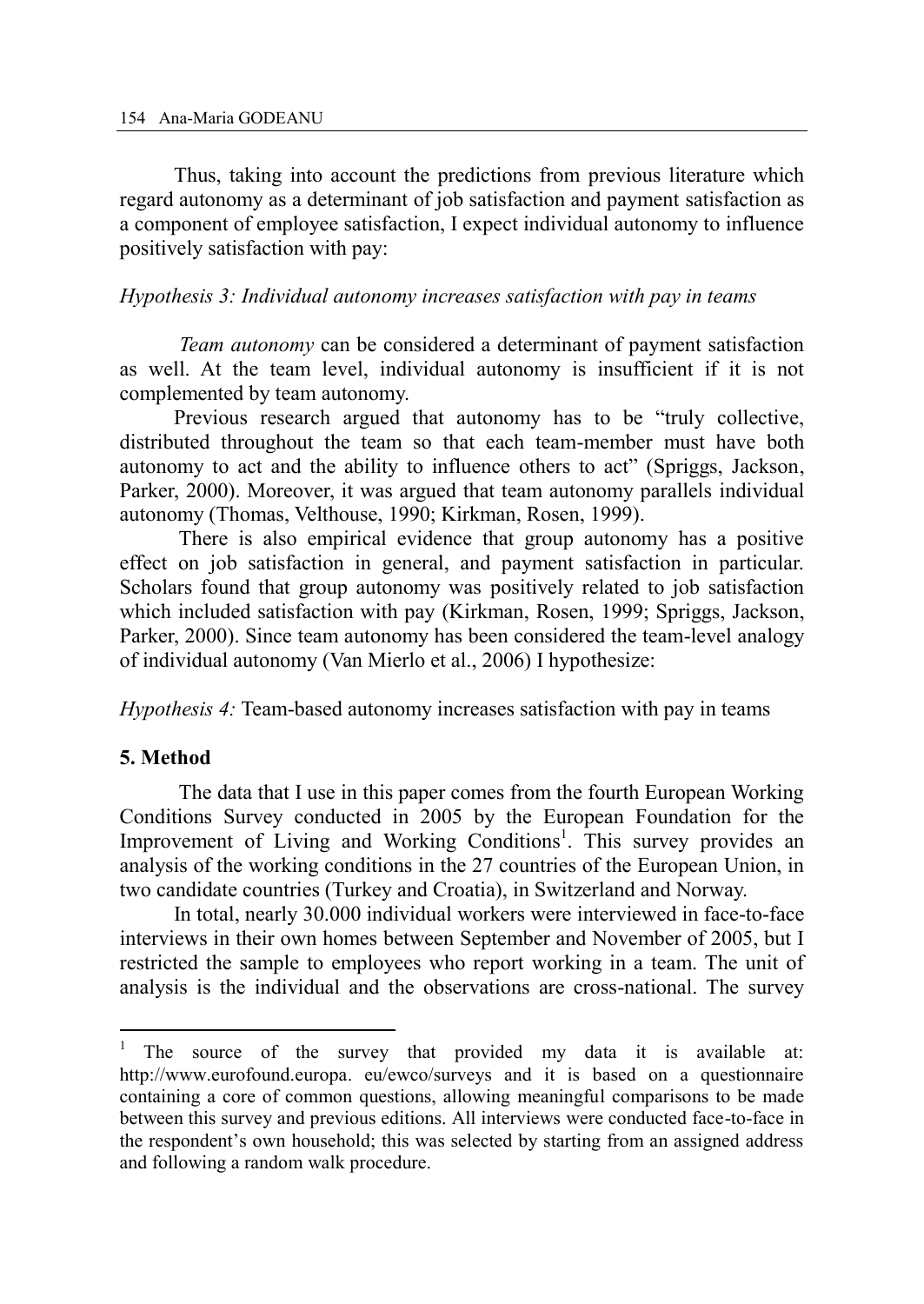sampled the total active population of the respective nationalities of the EU member states, aged 15 and over, resident in the countries involved in the survey.

# **5.1. Dependent variable**

 As Crosby (1976) noted that *satisfaction with pay* is a function of both actual pay and several judgments that employees make such as comparisons to others, personal desires and expectations, satisfaction with pay is considered to include perceived fairness of the rewards. Therefore, satisfaction with pay was assessed using a single-item scale based on question q37b from the EWC Survey:"I am well paid for the work I do", coded  $1 =$  strongly disagree and  $5 =$ strongly agree. Respondents were asked to indicate on a 5-point scale how strongly they agreed or disagreed with the above statement.This measure was assessed based on the scale developed by Warr et al. (1979) which includes both intrinsic and extrinsic aspects of job satisfaction, such as pay. Considering pay a dimension of job satisfaction is also in line with Sprigg et al. (2000) and Green and Heywood (2008).

# **5.2. Independent variables and interaction effects**

 *Individual performance pay* was measured through a dummy variable based on question ef6b from EWC Survey: "What does your remuneration include: Piece rate or productivity payments?" coded  $0=$  not mentioned,  $1=$ mentioned.

 The *team based rewards* variable was also measured through a dummy variable based on question ef6h from the same Survey: "What does your remuneration include: Payments based on the overall performance of a group?", coded 0= not mentioned, 1= mentioned.

 *Individual Autonomy* was measured through an index variable which represents the mean of three dummy variables: whether or not the employee can decide on his or her methods of work, the order of tasks and the speed of work. It uses variable q24a,b,c from the survey.

 *Team autonomy* was measured through a dummy variable based on question q26b\_1a from the survey: "Do the members of the team decide by themselves on the division of tasks?" with levels 1 for those who answered "Yes" meaning high team autonomy, and 0 otherwise.

 *Interaction effects* were measured by creating two variables: first, by interacting individual autonomy with PR and second, by multiplying team-based autonomy with TBR.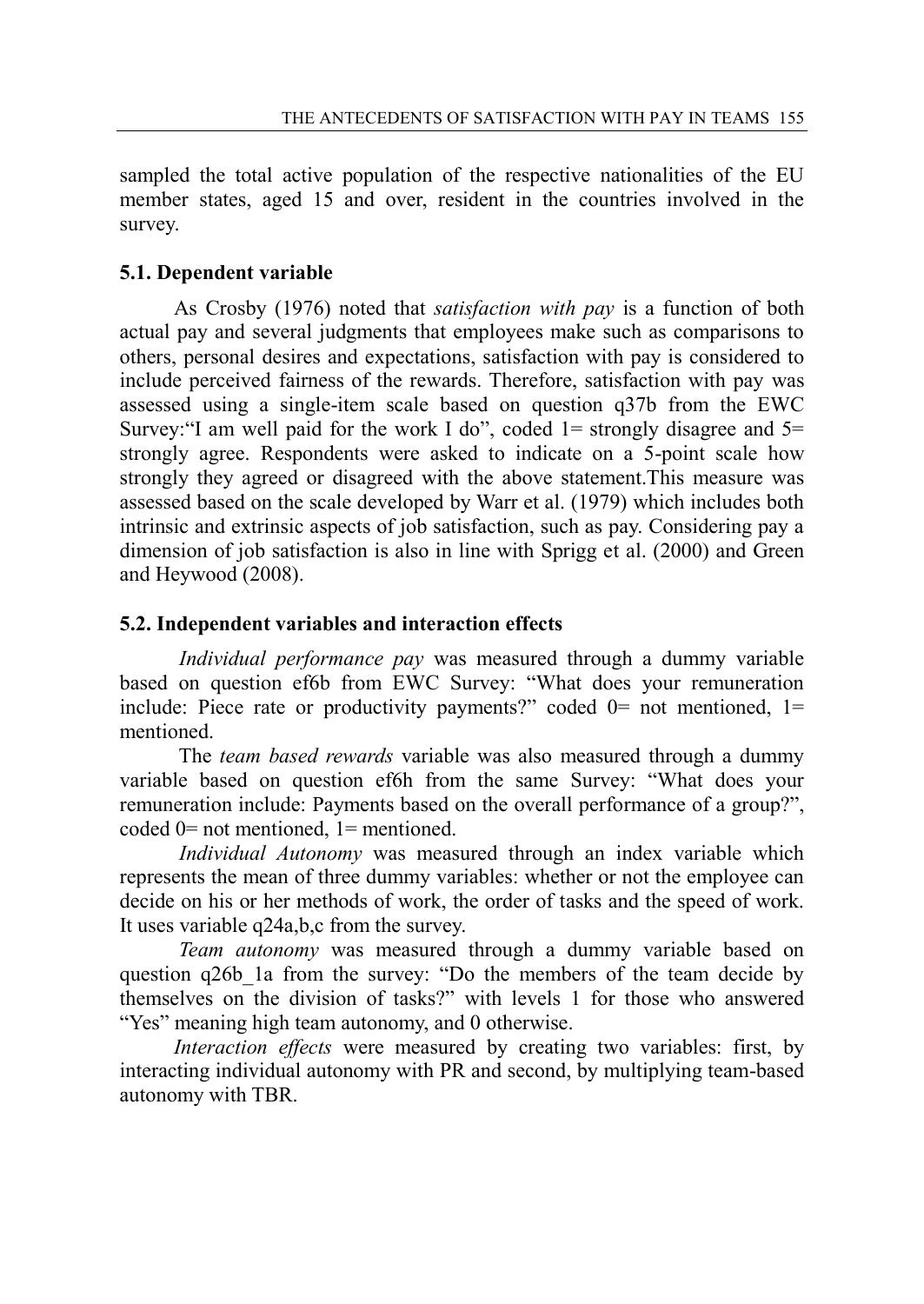#### **5.3. Control variables**

 Three sets of control variables were used to account for potential individual, organizational level effects and contextual effects. Thus, the variables I use are: age of the respondent (continuous variable), education (categorical variable ranging from  $0 =$  no education to  $6 =$  tertiary education, advanced level), gender of the respondent (dummy variable with value 0 for women and 1 for men), occupation title (categorical variable ranging from 1= elementary occupations to 10= managerial jobs), organizational size (categorical variable with 8 levels according to the number of employees), country (where the survey was conducted) and industry (in which the respondent activates).

 The employees' attitude can also depend on the complexity of tasks that they have to develop and on their specific knowledge and abilities. Literature on specific knowledge (Prendergast 2002; Raith, 2008; Ortega, 2009) argues that employees with more complex jobs have more specific knowledge. As it is too costly for the firm to know which actions are optimal, it is preferred to use a performance pay scheme and let the agent decide which action to take. Therefore, in this research I control for occupation level that ranges from elementary occupations to managerial jobs.

 In order to test the hypotheses, I estimate the following general employee satisfaction with pay (SWP) equation:

## *SWP = F (IPP, TBR, Individual Autonomy, Team Autonomy, Individual, Organizational, Contextual Characteristics)*

#### **6. Results**

 I started to analyse the data by observing the descriptive statistics among the main variables of interest: piece rates, team-based rewards, individual and team-level autonomy, age, gender, tenure and satisfaction with pay. Then, I test the hypotheses using ordered-logit regression analyses with two models: first, the basic model considers only the direct effect of the independent variables while the second model studies whether there is any interaction between the effects of autonomy and performance pay.

| Variable                                | N     | Mean  | <b>SD</b> | Min      | Max |
|-----------------------------------------|-------|-------|-----------|----------|-----|
| 1. Piece rates or productivity payments | 13100 | 0.12  | 0.33      | $\theta$ |     |
| 2. Team-based rewards                   | 13046 | 0.06  | 0.24      | $\theta$ |     |
| 3. Individual autonomy                  | 14615 | 2.03  | 1.13      | $\theta$ | 3   |
| 4. Team autonomy                        | 14453 | 0.54  | 0.50      | $\theta$ |     |
| 5. Age                                  | 14632 | 40.37 | 11.55     | 15       | 80  |
| 6. Education                            | 14632 | 3.47  | 1.26      | $\theta$ | 6   |
| 7. Gender                               | 14632 | 0.51  | 0.49      | $\theta$ |     |

#### **Table 1. Descriptive statistics**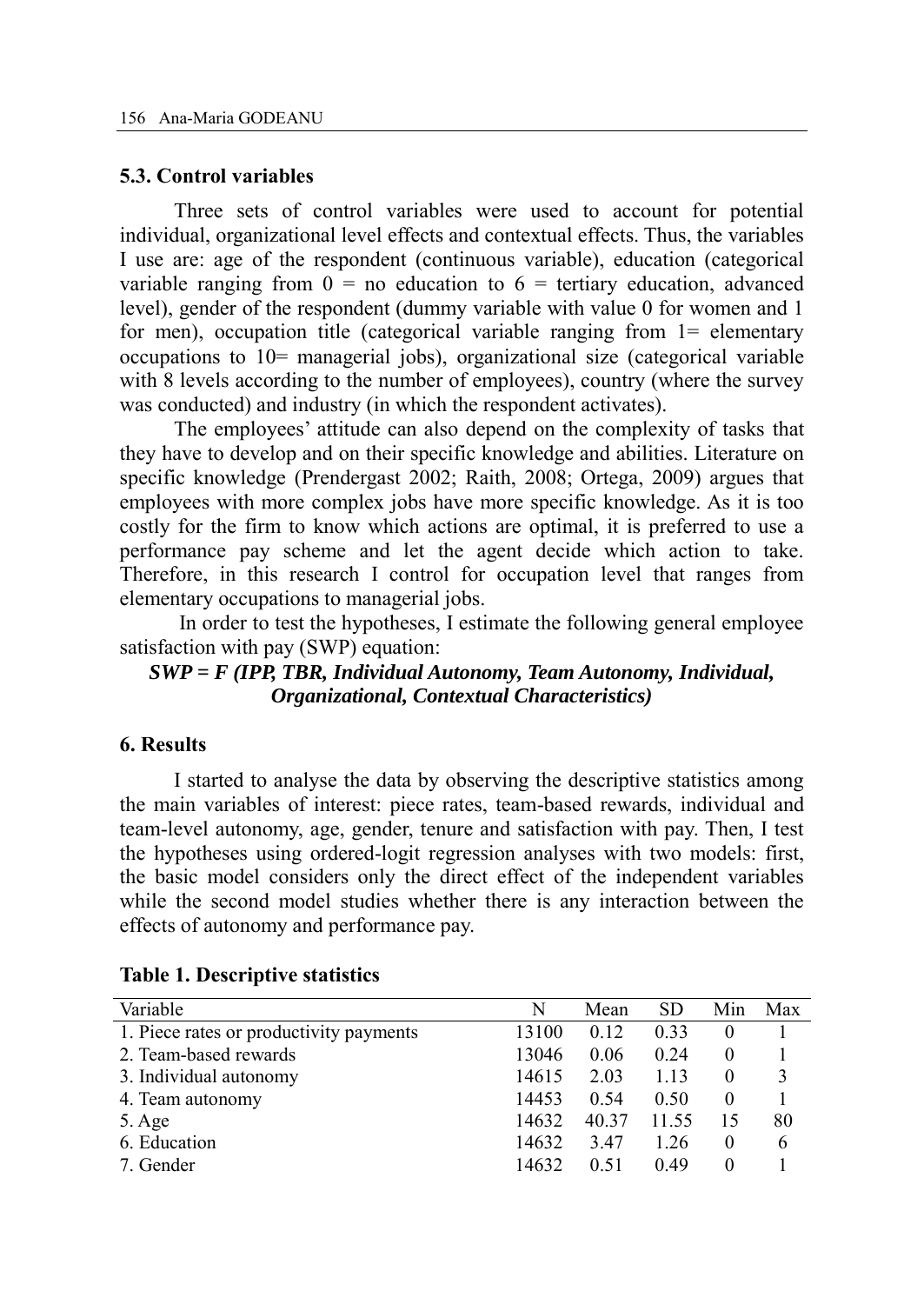| 8. Tenure                                   | 14632 | 985  | 9.80 | 60 |
|---------------------------------------------|-------|------|------|----|
| 9. Satisfaction with pay for team members   | 14548 | 299  | 1 20 |    |
| 10. Satisfaction with pay for other workers | 9639  | 298  | 119  |    |
| 11. Satisfaction with pay for all employees | 24470 | 2.99 | 1.20 |    |

 Table 1 presents the descriptive statistics of the main variables of my research. For a better understanding this table summarizes the descriptive statistics mainly for employees working in teams. Only the dependent variable, satisfaction with pay, is studied both for the entire sample and for sub-samples of team-members and other employees. Piece rates (PR), team-based rewards (TBR), individual autonomy and team autonomy are the independent variables that influence employee satisfaction with pay in teams, while age, education, gender and tenure are control variables describing the individuals. What is interesting to observe is that respondents are generally satisfied with their payment (2.98) and PR and TBR are not very common as their means are around 0. Also, I see that the average individual autonomy is 1.13 representing about one third of the total potential. Team autonomy is more balanced as its mean is 0.54 and tenure in a company is around 10 years (9.85).

| Variables            |              | Direct     | Direct and Interaction |  |
|----------------------|--------------|------------|------------------------|--|
|                      |              | Effects    | Effects: (Step 2)      |  |
|                      |              | (Step 1)   |                        |  |
| Piece rates          |              | $1.1571$ " | $1.2304$ "             |  |
|                      |              | (0.06)     | (0.12)                 |  |
| Team-based rewards   |              | 1.1494     | 1.1612                 |  |
|                      |              | (0.08)     | (0.12)                 |  |
| Individual autonomy  |              | $1.0938$ " | $1.0985$ "             |  |
|                      |              | (0.02)     | (0.02)                 |  |
| Team Autonomy        |              | $1.1391$   | $1.1408$ <sup>**</sup> |  |
|                      |              | (0.04)     | (0.04)                 |  |
| Individual           |              |            | 0.9670                 |  |
| Autonomy*Piece rates |              |            | (0.04)                 |  |
|                      |              |            | 0.9808                 |  |
| Team Autonomy*TBR    |              |            | (0.14)                 |  |
|                      | Age          | 0.9977     | 0.9977                 |  |
|                      |              | (0.00)     | (0.00)                 |  |
| Individual           | Gender (Men) | $0.8950$ " | $0.8960$ "             |  |
|                      |              | (0.04)     | (0.04)                 |  |

**Table 2. Regression analysis for performance-based compensation and autonomy predicting satisfaction with pay in teams**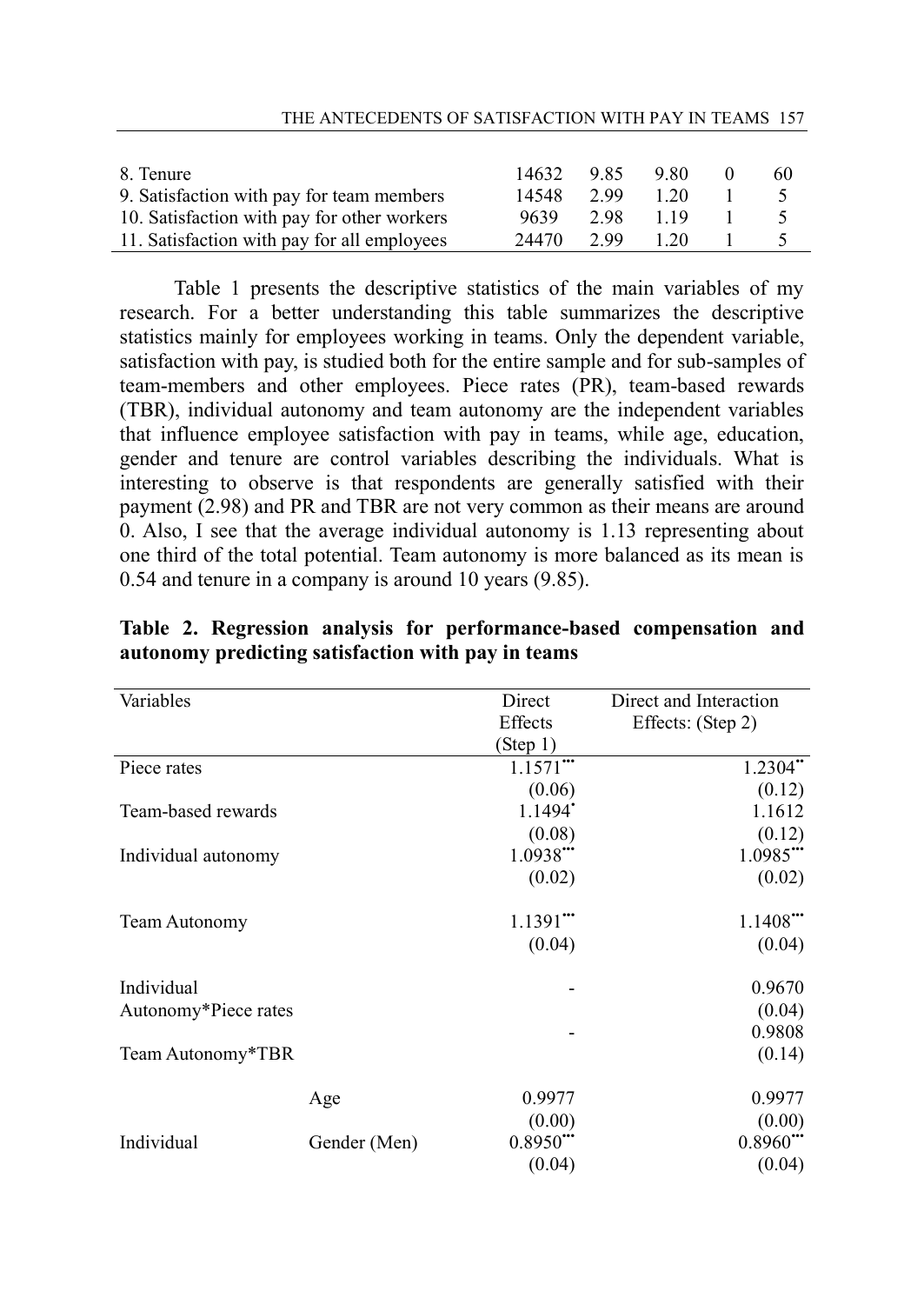|                                                          | <b>Education dummies</b> | Yes        | Yes                 |  |  |
|----------------------------------------------------------|--------------------------|------------|---------------------|--|--|
|                                                          | Tenure                   | $0.9927$ " | $0.9927$ "          |  |  |
|                                                          |                          | (0.00)     | (0.00)              |  |  |
|                                                          | Job title dummies        | Yes        | Yes                 |  |  |
|                                                          | Salary dummies           |            |                     |  |  |
|                                                          | Salary 2:                | 0.9666     | 0.9661(0.08)        |  |  |
|                                                          | Salary 3:                | (0.08)     | 1.0987(0.09)        |  |  |
|                                                          | Salary 4:                | 1.0990     | $1.3135$ " $(0.11)$ |  |  |
|                                                          | Salary 5:                | (0.09)     | $1.5158$ " (0.12)   |  |  |
|                                                          | Salary 6:                | $1.3137$ " | $2.0247$ " (0.16)   |  |  |
|                                                          | Salary 7:                | (0.11)     | $2.3442$ (0.19)     |  |  |
|                                                          | Salary 8:                | $1.5174$ " | 2.7935'''(0.23)     |  |  |
|                                                          | Salary 9:                | (0.12)     | $4.2432$ (0.38)     |  |  |
|                                                          | Salary 10:               | $2.0265$ " | $6.7645$ " $(0.63)$ |  |  |
|                                                          |                          | (0.16)     |                     |  |  |
|                                                          |                          | $2.3461$   |                     |  |  |
|                                                          |                          | (0.19)     |                     |  |  |
|                                                          |                          | $2,7947$ " |                     |  |  |
|                                                          |                          | (0.23)     |                     |  |  |
|                                                          |                          | $4.2417$ " |                     |  |  |
|                                                          |                          | (0.38)     |                     |  |  |
|                                                          |                          | $6.7640$ " |                     |  |  |
|                                                          |                          | (0.63)     |                     |  |  |
|                                                          |                          |            |                     |  |  |
| Organizational                                           | Size dummies             | Yes        | Yes                 |  |  |
|                                                          | Industry dummies         | Yes        | Yes                 |  |  |
| Contextual                                               | Country dummies          | Yes        | Yes                 |  |  |
|                                                          |                          |            |                     |  |  |
| Number                                                   | of                       | 11440      | 11440               |  |  |
| observations                                             |                          |            |                     |  |  |
| Pseudo $R^2$                                             |                          | 0.0650     | 0.0650              |  |  |
| Notes: The Satisfaction equation is estimated by O-logit |                          |            |                     |  |  |

Standard errors are in parentheses

 Table 2 presents the results of the steps that I followed for testing the hypotheses. The satisfaction equation is estimated by using the ordered-logit model. I consider the effects of the independent variables: PR, TBR, individual and team-based autonomy and the effects of the control variables on satisfaction with pay in teams. The salary categories control implicitly takes care of some of the worker heterogeneity in terms of skill. In the first stage, I analysed the direct

 $\cdot$  p $\leq$ .1

 $\ddot{p}$  = p < 0.05

 $\ddot{p}$  = 01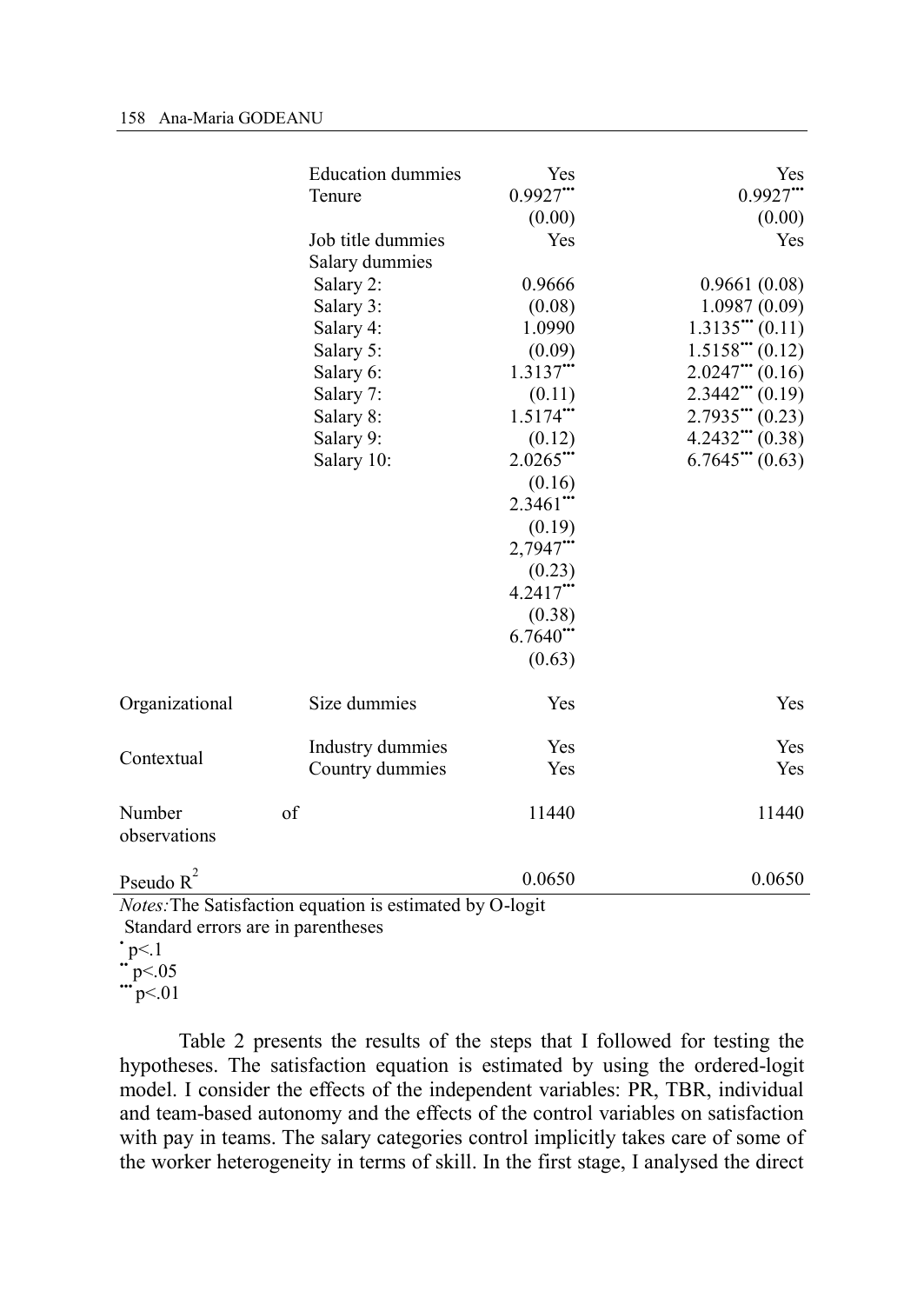effects and in the second stage I added two interactions: first, between individual autonomy and piece rates and the second between team autonomy and teambased rewards. In the regression analysis, a selected sample is used in estimation. The difference in the number of observations from the selected sample used in estimation (11440 observations) and the observations from the descriptive statistics table comes from the missing data: some respondents did not know how to answer and others refused to respond to certain questions from the survey. Thus, in Table 1 we have a higher number of observations than in the regression which uses more variables with missing data.

 The first conclusion from Table 2 is that PR influence positively satisfaction with pay, its coefficient of odds ratio being  $1.1571$  ( $p<01$ ) in the first stage and 1.2304 ( $p \le 0.05$ ) in the second. This finding supports the first hypothesis, confirming that the adoption of piece rates or other productivity payments leads to higher employee satisfaction with pay in teams. However, I found little support for the second hypothesis as TBR was found significant only in the first stage and at  $p<0.1$ . When interaction effects are added, the performance based on the overall achievement of a group loses significance and this result does not support Hypothesis 2 for p< 0.05 team-based rewards do not have a significant influence on satisfaction with pay in any model.

 Remember that Hypothesis 3 asserts that individual autonomy affects positively the team-member satisfaction. Results from Table 2 confirm this hypothesis as the coefficient of individual autonomy is positive and significant in both stages:1.0938 ( $p<01$ ) and 1.0985 ( $p<01$ ). As for the team level autonomy I notice that its effect is also positive and significant in both models with values of 1.1391 and 1.1408, both at  $p<01$ , supporting Hypothesis 4. Interactions between autonomy and performance pay are introduced in order to investigate the allegation that the performance pay can have a differentiated effect on job satisfaction depending on whether there was significant autonomy or not. However, when interactions between first, individual autonomy and PR and second, between team autonomy and TBR are introduced, their coefficients are found insignificant suggesting that autonomy does not have a different effect depending on whether pay for performance incentives are also available or not.

 Consequently, piece rates (or other productivity payments), both individual and team-based autonomy, are essential in order to keep team members satisfied with their payment. While the compensation type is a more evident determinant of satisfaction, it is interesting to observe how autonomy still has an important effect even after I controlled for salary dummies for each category. As expected, salary categories are significant but not sufficient. The significance of each salary category is compared to the lowest salary level, salary 1. In the regression, I find that all salary dummies from salary 4 to salary 10, representing medium-high salary bands, have a positive and significant effect on satisfaction with pay. Thus, I observe that compensation magnitude is an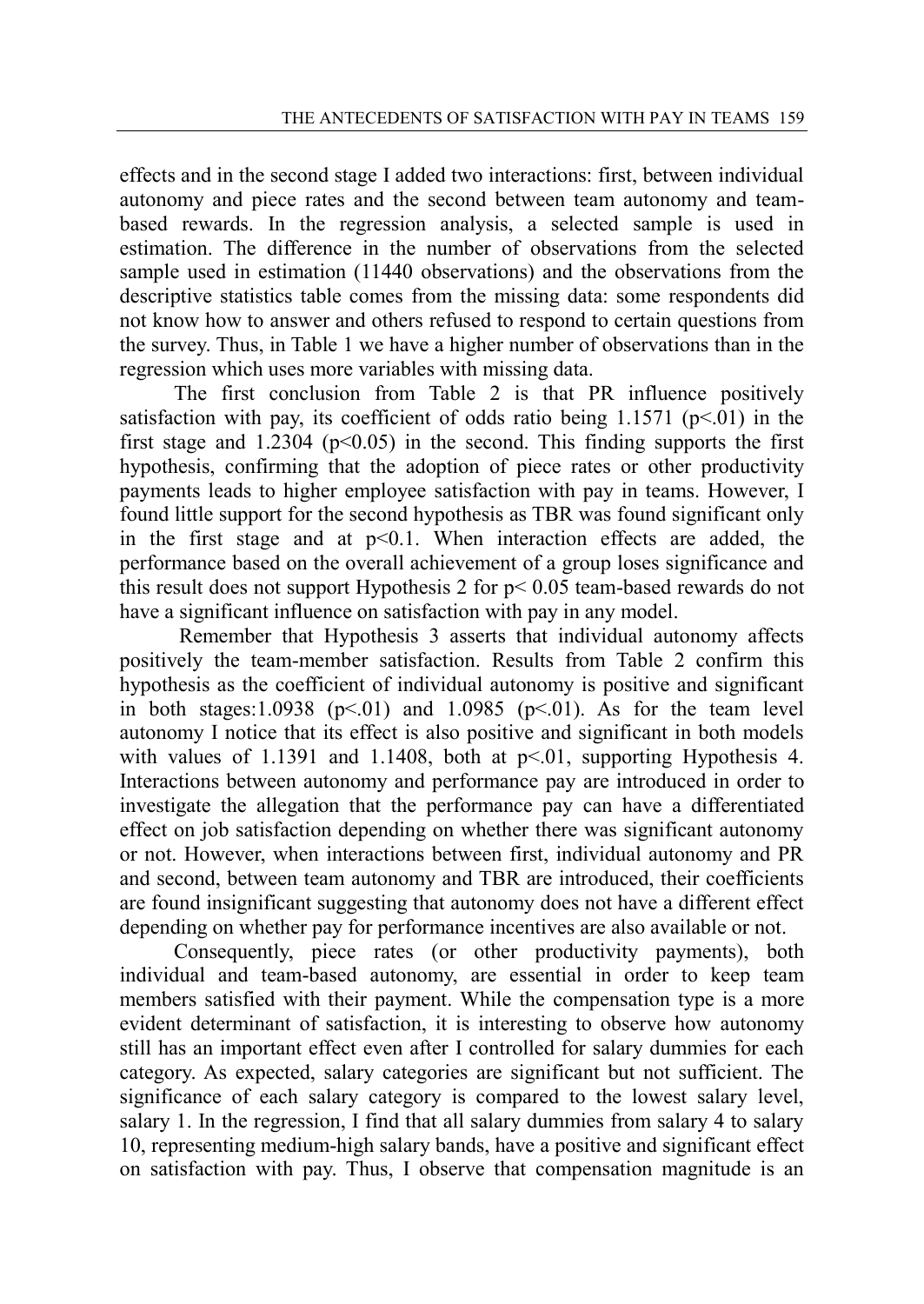important tool when it comes to employee satisfaction but it has to be applied carefully and along with the proper compensation type and amount of autonomy. This happens because the form or type of compensation, especially piece rates or other productivity payments are closer to the employee perception of fair payment as it is easier to measure one´s work. Therefore, if employees feel less satisfied with their salary band they could come to a better understanding of the situation by considering their direct and quantifiable effort. Moreover, when managers offer employees discretion, they may regard it as a non-monetary type of reward and consequently one can balance a low-medium salary level with freedom of choice regarding methods of work, division of tasks or spare time.

#### **7. Conclusions and discussion**

 The purpose of this study is to analyze the antecedents of satisfaction with pay in teams by focusing on performance pay and autonomy. In order to study the hypotheses of interest I considered both piece rates/productivity payments and team-based rewards and also two types of autonomy: individual and team-based. Data comes from the fourth EWCS and I employed ordered logit regression analysis.

 Several important findings emerge from this study. First, my results show that piece rates or other productivity payments are associated with higher pay satisfaction, offering support to Hypothesis 1, while team-based rewards do not influence satisfaction with pay, meaning that hypothesis 2 was not supported. These findings are in line with previous research which considered that employees who experience distributive fairness are likely to indicate greater satisfaction (Moorman 1991; Netemeyer et al. 1997). Haar and Spell (2009) contended that "understanding the links between organizational justice and the distribution of employee reward system is vital for motivating employees" (p.1830). Team-based rewards were found insignificant when it comes to satisfaction with pay. The explanation may be that people can have difficulties in perceiving group boundaries and consequently they fail to see the benefits of this type of reward.

 Secondly, with respect to autonomy, the results show that both individual and team-based discretion are positively associated with payment satisfaction, as predicted by hypotheses 3 and 4.

 The coefficient of team autonomy (1.1408 in step 2) is the highest coefficient of all the significant variables suggesting that team autonomy is an important tool for keeping employees satisfied. It looks like, irrespective of the amount or type of compensation, employees with high autonomy (individual or group-based) consider themselves more satisfied or "fairly" paid for what they do. Thus, if the reward system lacks justice due to moral hazard (Holmstrom, 1982) or other subjective factors, at least autonomy can compensate for it and keep team-members satisfied with what they receive according to the job done.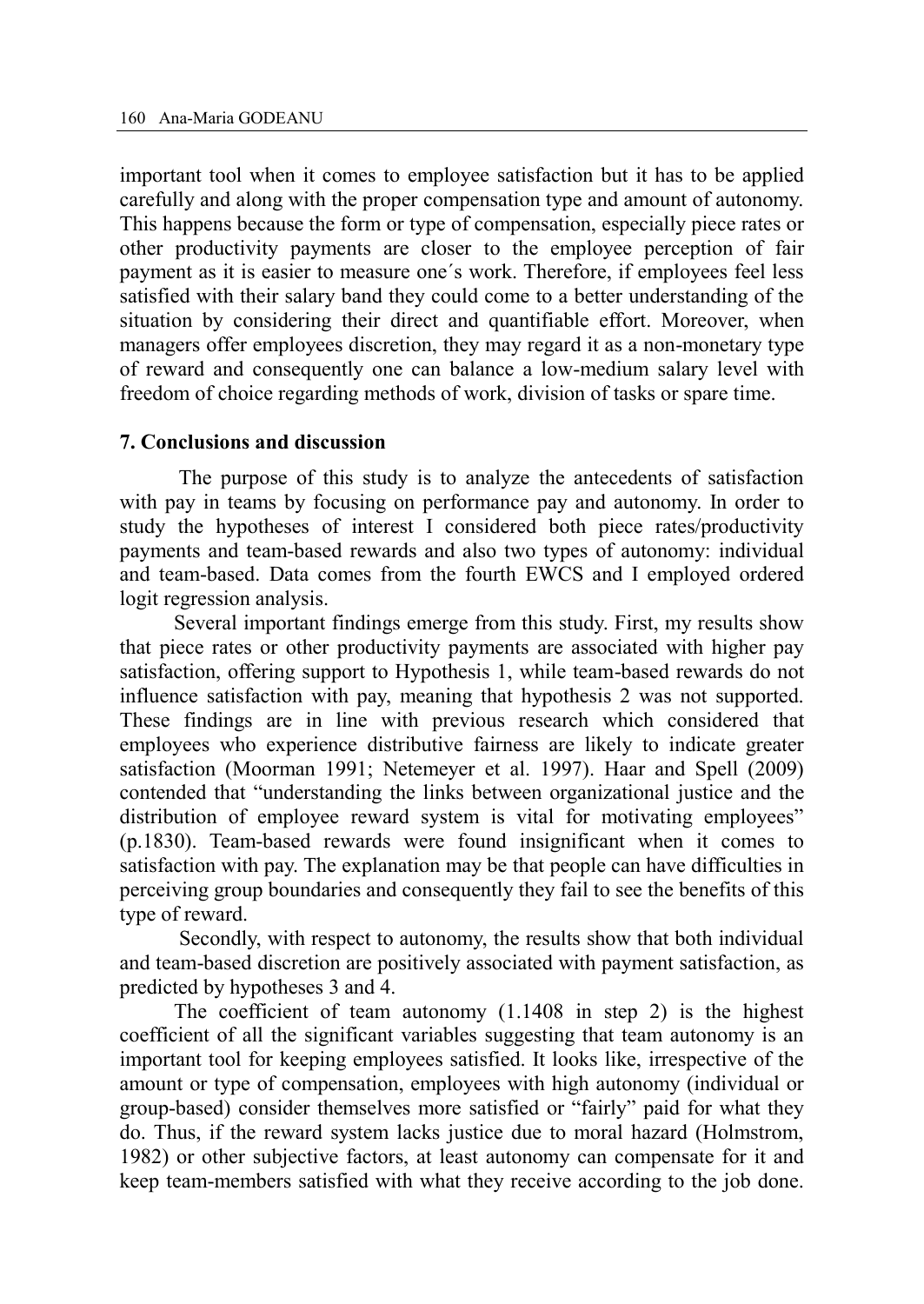We have to remember the specificity of this study which uses as dependent variable the answer to the question "I am well paid for what I do". This comprises two parts: the direct or evident one which refers to the fairness of the rewards, and the less obvious one which considers other non-monetary benefits.

## **7.1 Implications, limitations and future research**

 This study presents some limitations that have to be looked at carefully. First, this research is a cross-sectional analysis; there is only one period of time, between September and November 2005. It would be interesting to study if the findings change when we conduct a time series analysis. The second limitation of this study is due to data availability: the survey does not offer precise information about piece rates or productivity payments so one can infer that they are either individual or group-based. However, the survey has another specific question, ef6h, which refers only to the compensation based on group performance so one can assume that the question about piece rates and other productivity payments (ef6b) refers to individual based rewards. But this is not clearly stated in the survey. For future research, it would be interesting to see the exact percent that corresponds to group compensation and to compare it with the percent for individual performance pay. Another limitation refers to the selfreported subjective data on the workers described satisfaction. These data are as reliable, or as unreliable, as laboratory experiments. Nevertheless, we should still be very interested in analysing this survey data because it gives us a different angle and a different perspective regarding various real-life settings and preferences.

 Finally, the contribution of this study demonstrates that both individual and team-based autonomy influences positively payment satisfaction and perceived fairness in teams. Moreover, it looks like team autonomy has a bigger effect on our research variable, with a coefficient of 1.1408 compared to 1.0985 of individual or task autonomy.

 Taken together, my results imply that both productivity-based rewards and autonomy are important tools when it comes to determining employee satisfaction and managers should know when to introduce rewards based only on individual merits so as to keep their workers motivated and when to give employees autonomy in order to compensate for potential fairness shortcomings in the payment system.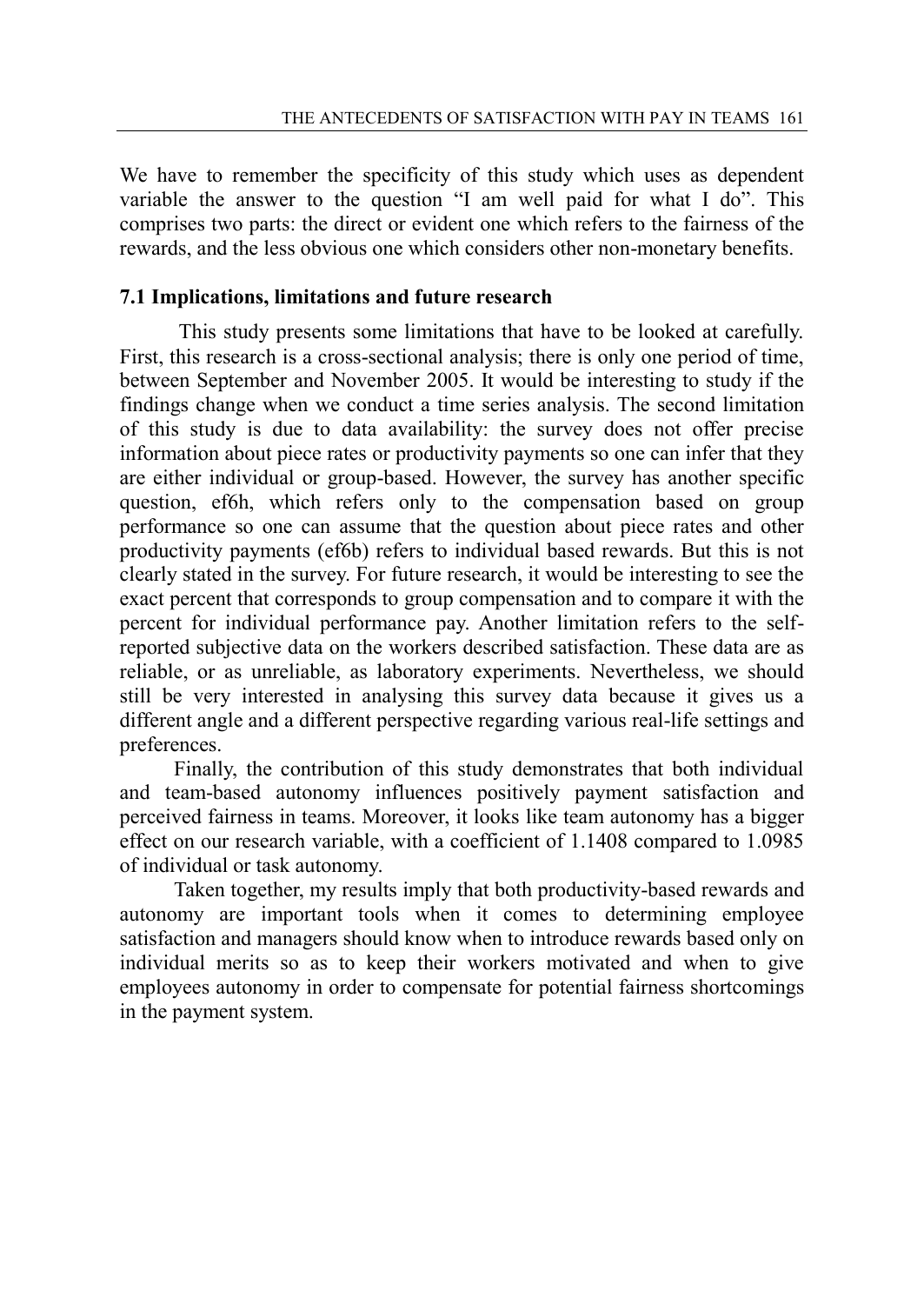#### **References**

Adams, J.S. (1963), Towards an understanding of inequity, *The Journal of Abnormal and Social Psychology,* 67, 5: 422-436.

Adams, J.S. (1965), Inequity in social exchange, *Advances in Experimental Psychology,*  2, 267-299.

Adams, J.S., Freedman, S. (1976), Equity Theory Revisited: Comments and Annotated Bibliography, in Berkowitz, L., Walster, E. (eds.), *Advances in Experimental Social Psychology,* Vol. 9*,* New York: Academic Press, 43-90.

Alexander, S., Ruderman, M. (1987), The role of procedural and distributive justice in organizational behaviour, *Social Justice Research,* 1, 2, 177-198.

Aquino, K., Griffeth, R.W., Allen, D.G., Hom, P. (1997), Integrating Justice into the Turnover Process: A Test of a Referent Cognitions Model, *Academy of Management Journal,* 40, 5: 1208-1227.

Ballas, D., Dorling, D., Shaw, M. (2007), *Social inequality, health, and well-being. Well-Being: individual, community, and social perspectives*, J. Haworth and G. Hart.Basingstoke, Palgrave.

Bandiera, O., Barankay, I., Rasul, I. (2010), Social Incentives in the Workplace, *Review of Economic Studies*, 77, 417-458.

Barth, E., Bratsberg, B., Haegeland, T., Raaum, O. (2008), Who pays for performance? *International Journal of Manpower*, 29, 1: 8-29.

Boffey, P. (1985), Satisfaction on the job: autonomy ranks first, *New York Times, Science*.

Burgess, S., Propper, C., Ratto, M., Scholder, A. Tominery, E. (2009), Smarter task assignment or greater effort: the impact of incentives on team performance, *The Economics Journal,* 120, 968-989.

Campion, M.A., Berger, C.L. (1990), Conceptual integration and empirical test of job design and compensation relationships, *Personnel Psychology,* 43, 525-553.

Casuneanu, C. (2010), Estimation of employees' job satisfaction: An empirical research of the Romanian Companies, *Metalurgia International,* 3, 165-170.

Colquitt, J.A., Conlon, D.E., Wesson, M.J., Porter, C.O. Ng, K.Y. (2001), Justice at the millennium: A meta-analytic review of 25 years of organizational justice research, *Journal of Applied Psychology,* 86, 3: 425-445.

Cook, T.D., Crosby, F. Henningan, K.M. (1977), The construct validity of relative deprivation, in Suls, J.M., Miller, R.L. (eds.), *Social comparison processes: Theoretical and empirical perspectives,* 307-333, Washington, DC: Hemisphere.

Crosby, F. (1976), A model of egoistical relative deprivation, *Psychological Review,* 83, 85-113.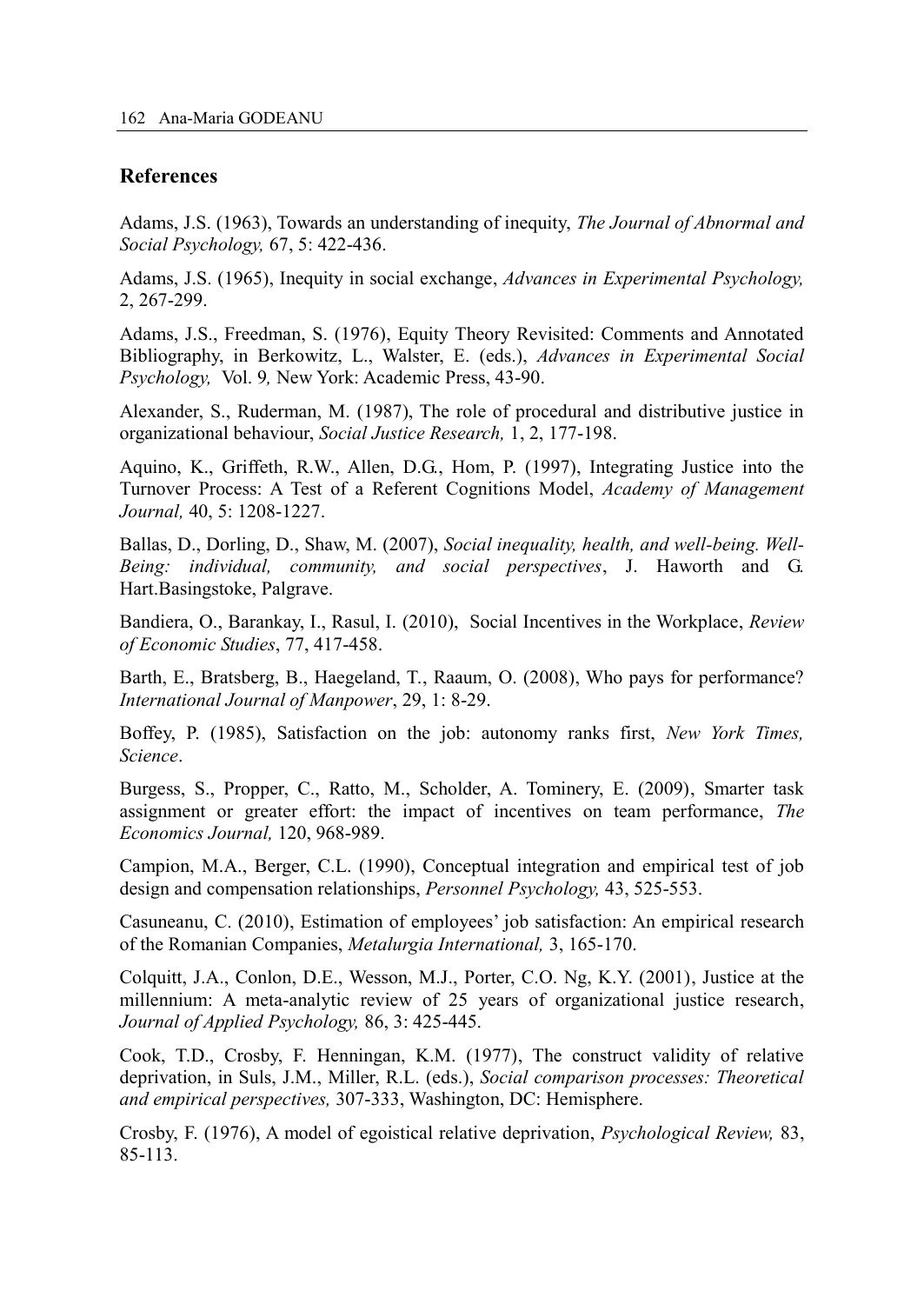De Dreu, C. (2007), Cooperative outcome interdependence, task reflexivity, and team effectiveness: a motivated information processing perspective, *Journal of Applied Psychology,* 92, 628-638.

Deutsch, M. (1949), A theory of cooperation and competition, *Human Relations,* 2, 129- 51

Ditkoff, M., Allen, C., Moore, T., Pollard, D. (2005), *The Ideal Collaborative Team and A Conversation on the Collaborative Process*, retrieved on August 13, 2008 from: http://blogs.salon.com/0002007/stories/2005/11/18/theIdealCollaborativeTeamAndACon versationOnTheCollaborativeProcess.html

Donovan, M.A., Drasgow, F., Munson, L.J. (1998), The Perceptions of Fair Interpersonal Treatment scale: Development and validation of a measure of interpersonal treatment in the workplace, *Journal of Applied Psychology,* 83, 5: 683-692.

Falk, A., Ichino, A. (2006), Clean Evidence on Peer Effects, *Journal of Labor Economics*, 24, 39-57.

Fields, D., Pang, M. Y. N., Chiu, C (2000), A Comparative Field Study of the Effects of Distributive and Procedural Justice in Hong Kong, *Journal of Organizational Behavior,*  21, 5: 547-562.

Foa, U.G., Foa, E.B. (1974), *Societal studies of the mind*, Springfield, IL: Charles C. Thomas.

Folger, R., Cropanzano, R. (1998), *Organizational justice and human resource management,* Beverly Hills, CA: Sage.

Frohlich, N. (2007), A very short history of distributive justice, *Social Justice Research,*  20, 250–262.

Garza, M. (1998), Individual and Group Motivation in the Workplace. Report from the Center for the Study of Work Teams, *Center for Collaborative Organizations*.

Gomez-Mejia, L., Balkin, D. (1989), Effectiveness of Individual and Aggregate Compensation Strategies, *Industrial Relations*, 28, 431-445.

Goncalo, J.A., Kim S. (2010), Distributive justice beliefs and group idea generation: Does a belief in equity facilitate productivity?, *Journal of Experimental Social Psychology,* 46, 836-840.

Green, C., Heywood, J.S. (2008), Does Performance Pay Increase Job Satisfaction?, *Economica,* 75, 710-728.

Greenberg, J. (1988), Equity and workplace status: A field experiment, *Journal of Applied Psychology,* 73, 4: 606-613.

Greenberg, J. (1990), Organizational Justice: Yesterday, Today, and Tomorrow*, Journal of Management,* 16, 2: 399-432.

Greenberg, J. (2006), Losing Sleep Over Organizational Injustice: Attenuating Insomniac Reactions to Underpayment Inequity with Supervisory Training in Interactional Justice, *Journal of Applied Psychology*, 91, 1: 58-69.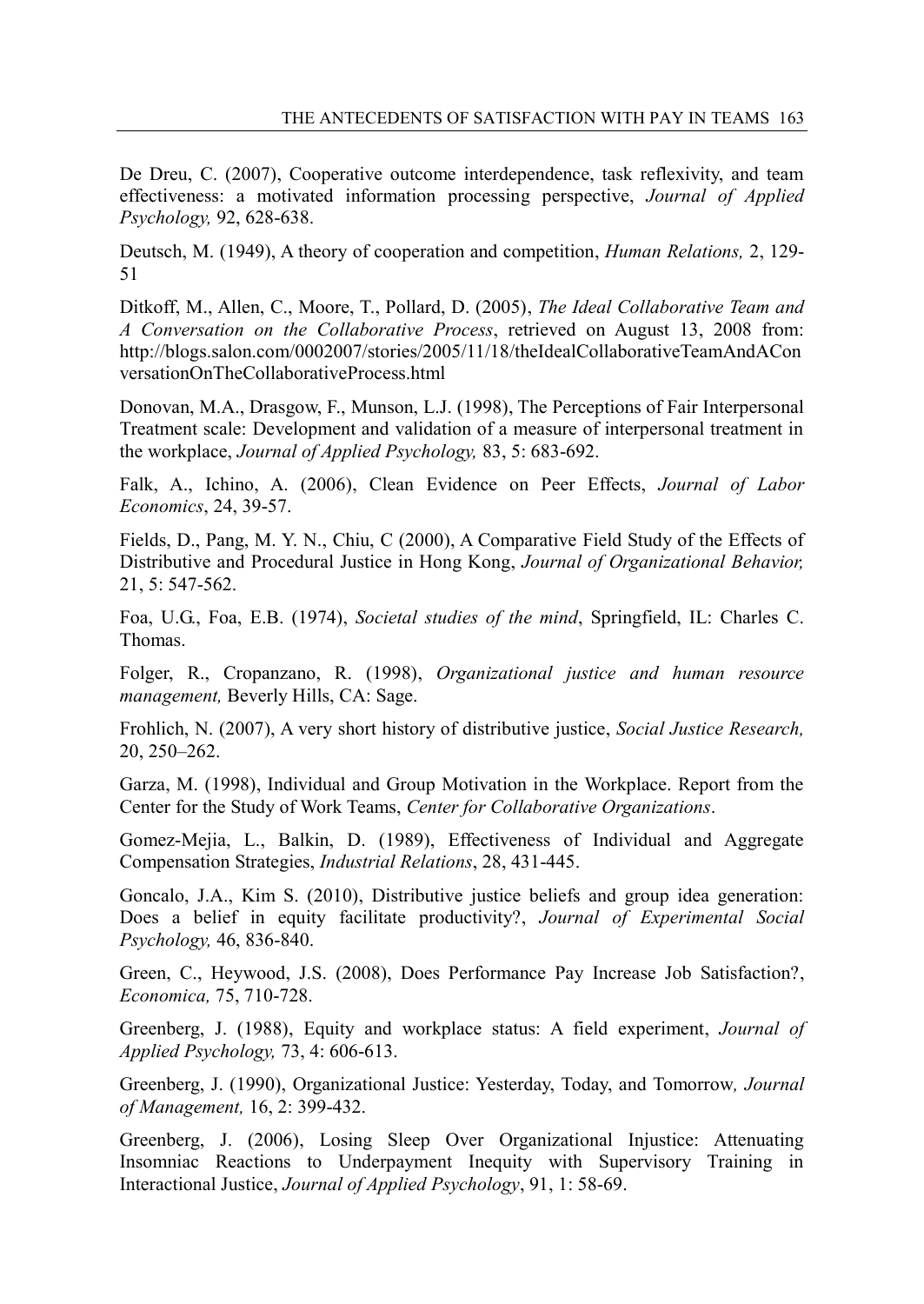Haar, J.M., Spell, C.S. (2009), How does Distributive Justice affect Work Attitudes? The Moderating Effect of Autonomy, *The International Journal of Human Resource Management,* 20, 8: 1827-1842.

Hamilton, B., Nickerson, J. Owan, H. (2003), Team Incentives and Worker Heterogeneity: An Empirical Analysis of the Impact of Teams on Productivity and Participation. *Journal of Political Economy,* 111, 465-497.

Hartline, M.D., Ferrell, O.C., (1996), The management of customer-contact service employees: An empirical investigation. *Journal of Marketing,* 60, 4: 52-70.

Hartline, M., Maxham, J., McKee, D. (2000), Corridors of influence in the dissemination of customer-oriented strategy to customer contact service employees, *Journal of Marketing,* 64, 2: 35-50.

Holmstrom, B. (1982), Moral Hazard in Teams, *Bell Journal of Economics,* 13*,* 324- 340.

Hom, P., Griffeth, R., Sellaro, L. (1984), The Validity of Mobley´s Model of Turnover, *Organizational Behavior and Human Performance,* 34*,* 141-174.

Hui, M.K., Au, K., Fock, H. (2004a), Empowerment effects across cultures, *Journal of International Business Studies,* 35, 46-60.

Karasek, R.A. (1979), *Job Demands, Job Decision Latitude, and Mental Strain: Implications forJob Redesign. Administrative Science Quarterly,* 24, 285-308.

Kandel, E. Lazear, E. (1992), Peer Pressure and Partnerships, *Journal of Political Economy,* 100, 801-17.

Kirkman, B.L., Rosen, B. (1999), Beyond self-management: Antecedents and consequences of team empowerment, *Academy of Management Journal,* 42, 58-74.

Kirkman, B.L., Shapiro, D. (2000), Understanding Why Team Members Won't Share, *Small Group Research,* 31, 175-209.

Konovsky, M.A., Cropanzano, R. (1991), Perceived fairness of employee drug testing as a predictor of employee attitudes and job performance, *Journal of Applied Psychology,*  76, 5, 698-707.

Lazear, E. (2000), Performance Pay and Productivity, *American Economic Review*, 90, 1346-1361.

Lawler, E. E. (1971), Pay and organizational effectiveness: A psychological view, *New*  York: McGraw-Hill.

Lee, A. (1996), Team Compensation: A broad Overview, *Center for Collaborative Organizations*, Report from the Center for the Study of Work Teams.

Lemieux, T., MacLeod, W. Parent, D. (2009), Performance pay and wage inequality, *Quarterly Journal of Economics*, 124, 1, 1-49.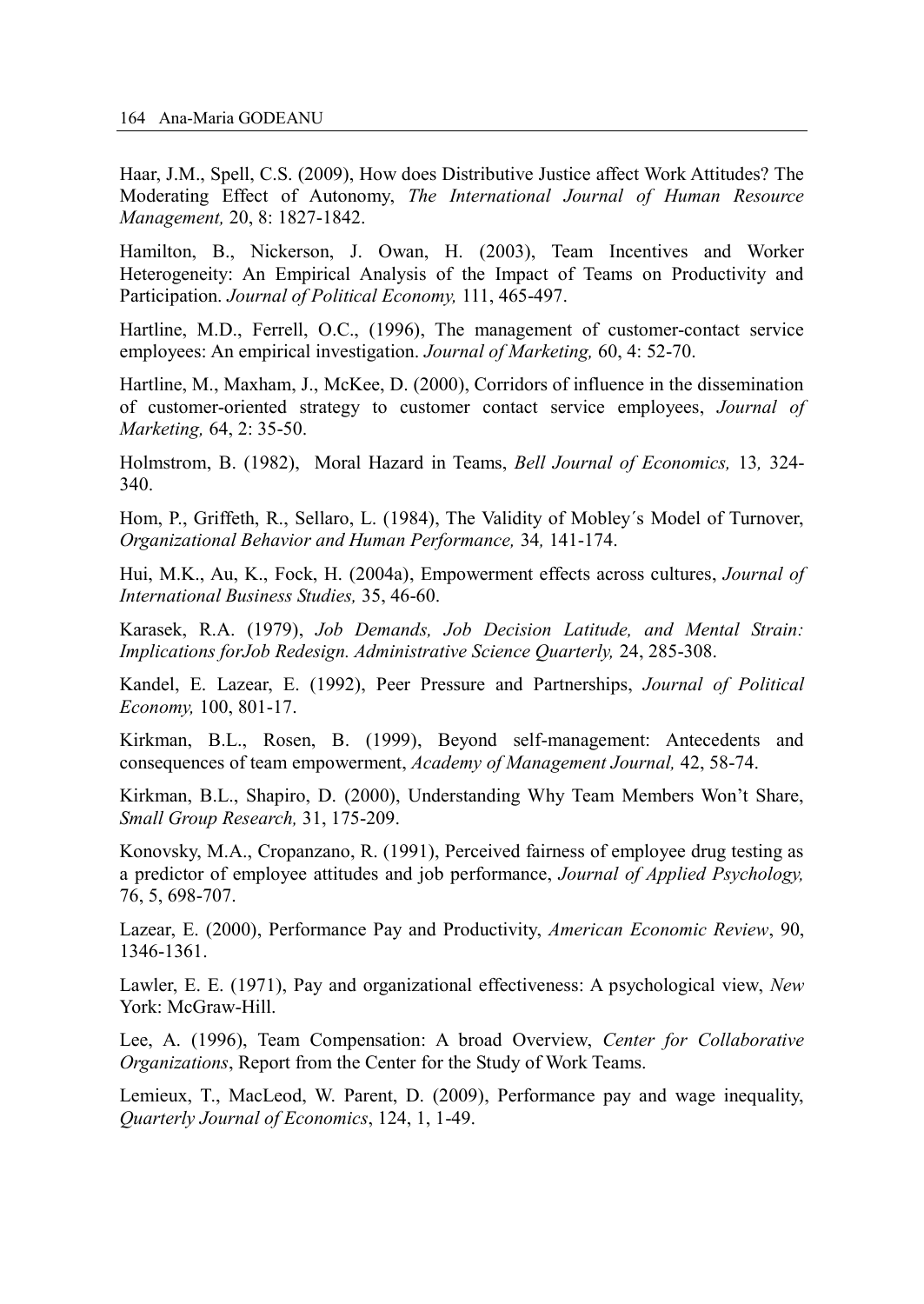Leventhal, G. S. (1976), Fairness in social relationships, in Thibaut, J.W., Spence, J.T., Carson, R.C. (eds.), *Contemporary topics in social psychology*, Morristown, NJ: General Learning Press, pp. 211–240.

Martin, C.L., Bennett, N. (1996), The Role of Justice Judgments in Explaining the Relationship between Job Satisfaction and Organizational Commitment, *Group & Organization Management,* 21, 1: 84-104.

Masterson, S.S., Lewis, K., Goldman, B.M., Taylor M.S. (2000), Integrating Justice and Social Exchange: The Differing Effects of Fair Procedures and Treatment on Work Relationships, *Academy of Management Journal,* 43, 4: 738-748.

McFarlin, D.B., Sweeney, P.D. (1992), Distributive and Procedural Justice as Predictors of Satisfaction with Personal and Organizational Outcomes, *Academy of Management Journal,* 35, 3: 626-637.

Moorman, R.H. (1991), The relationship between organizational justice and organizational citizenship behavior: Do fairness perceptions influence employee citizenship?, *Journal of Applied Psychology,* 76, 845-855.

Mueller, C.W., Iverson, R.D (1999), Distributive justice evaluations in two cultural contexts: A comparison of US and South Korean teachers, *Human Relations,* 52, 7: 869- 893.

Netemeyer, R.G., Boles, J.S., McKee, D.O., McMurrian, R.C. (1997), An Investigation into the Antecedents of Organizational Citizenship Behaviors in a Personal Selling Context, *Journal of Marketing,* 61, 85-98, July.

Nguyen, A,, Taylor, J., Bradley, S. (2003), Job autonomy and job satisfaction: new evidence, *Working Paper 2003/050,* Department of Economics, Lancaster University Management School.

Ortega, J.D. (2009), Employee Discretion and Performance Pay, *The Accounting Review,*  84, 589-612.

Prendergast, C. (2002), The Tenuous Trade-off between Risk and Incentives, *Journal of Political Economy*, 110, 1071-1102.

Raith, M. (2008), Specific Knowledge and Performance Measurement, *The Rand Journal of Economics,* 39, 1059–1079.

Ramaswami, S.N., Singh, J. (2003), Antecedents and Consequences of Merit Pay Fairness for Industrial Salespeople, *Journal of Marketing,* 67, 4: 46-66.

Shaw, J., Duffy, M., Stark, E. (2001), Team Reward Attitude: Construct Developmentand Initial Validation, *Journal of Organizational Behavior,* 22, 903-917.

Sprigg, C.A., Jackson, P.R., Parker, S.K. (2000), Production team-working: The importance of interdependence for employee strain and satisfaction, *Human Relations*, 53, 11: 1519-1542.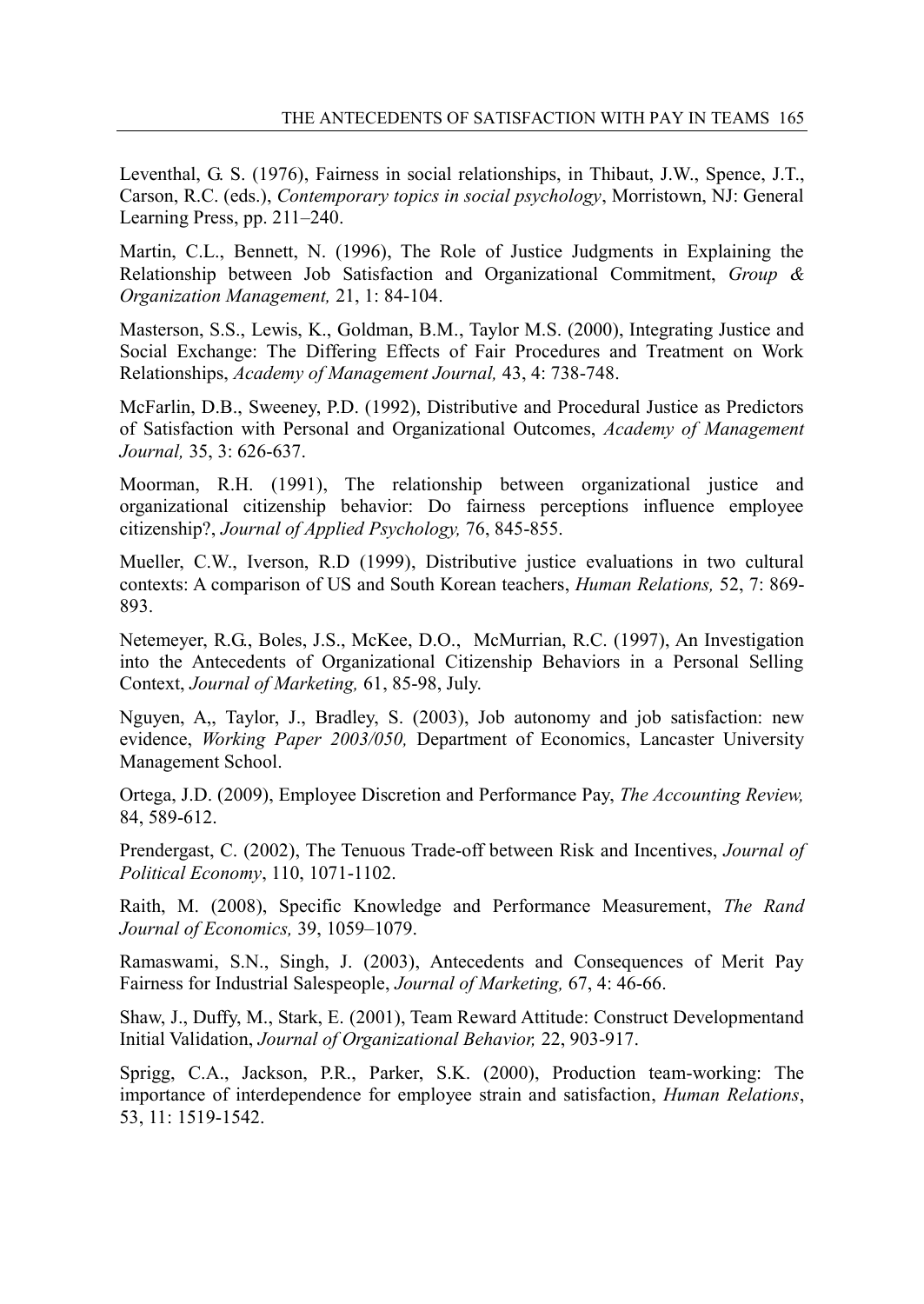Thomas, K.W., Velthouse, B.A. (1990), Cognitive Elements of Empowerment: An 'Interpretive' Model of Intrinsic Task Motivation, *Academy of Management Review,* 15, 4: 666-681.

Tremblay, M., Sire, B., Balkin, D.B. (2000), The Role of Organizational Justice in Pay and Employee Benefit Satisfaction, and its Effects on Work Attitudes, *Group&Organization Management,* 25, 3: 269-290.

Van Mierlo, H., Rutte, C.G., Vermunt, J.K., Kompier, M.A.J., Doorewaard, J.A.M.C. (2006), Individual autonomy in work teams: The role of team autonomy, self-efficacy, and social Support, *European Journal of Work and Organizational Psychology*, 15, 3: 281-299.

Warr, P., Cook, J., Wall, T. (1979), Scales for the measurement of some work attitudes and aspects of psychological well-being, *Journal of Occupational Psychology*, 52, 2: 129-148.

Zobal, C. (1998), The ideal team compensation system - an overview, Part I*: Team Performance Management*, 4, 235-249.

Zobal, C. (1999), The ideal team compensation system - an overview, Part II: *Team Performance Management*, 5, 23-45.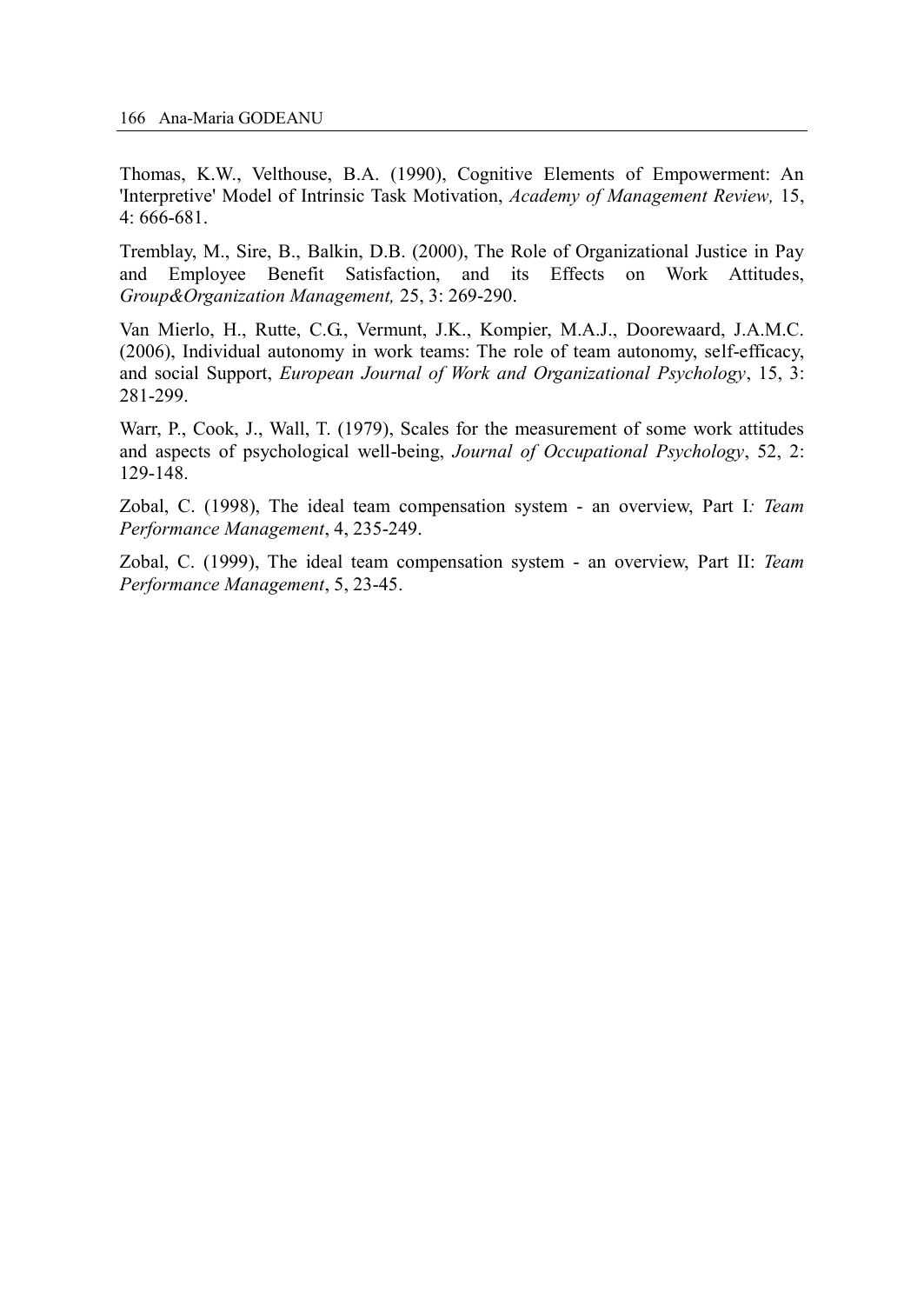# **Appendix**

| <b>Variable</b>                                                      | <b>Definition</b>                                                                                                                                                                                                                                                                                                                                                                                                                                                                                                                                                                                          | <b>How</b><br>it                                                                                                                                                             | becomes Expected effects                         |
|----------------------------------------------------------------------|------------------------------------------------------------------------------------------------------------------------------------------------------------------------------------------------------------------------------------------------------------------------------------------------------------------------------------------------------------------------------------------------------------------------------------------------------------------------------------------------------------------------------------------------------------------------------------------------------------|------------------------------------------------------------------------------------------------------------------------------------------------------------------------------|--------------------------------------------------|
| <b>Name</b>                                                          |                                                                                                                                                                                                                                                                                                                                                                                                                                                                                                                                                                                                            | operational                                                                                                                                                                  |                                                  |
| Age                                                                  | The age of the respondent Control variable with real Control variable<br>measured in years                                                                                                                                                                                                                                                                                                                                                                                                                                                                                                                 | values from 15 to 80 years. - individual<br>-uses variable hh <sub>2b</sub> from<br>the survey                                                                               |                                                  |
| Gender                                                               | The gender of the respondent                                                                                                                                                                                                                                                                                                                                                                                                                                                                                                                                                                               | Dummy variable with Control variable<br>value $0$ for woman and $1$ -individual<br>for man.<br>-uses variable hh2a from<br>the survey                                        |                                                  |
| Autonomy:<br>-Individual<br>Autonomy (ia)<br>-team-level<br>autonomy | -individual<br>describes the extent to which-with ia is expected that if more autonomy a<br>the respondent has autonomy the employee can decide worker or a team<br>in decision-making about his upon his methods of work, has<br>own work. It is an index that the order of tasks and the making the higher<br>comprises<br>three<br>employee can more satisfied<br>which the<br>control: his methods of work, - ia uses variable q24a,b,c<br>the order of tasks and the from the survey<br>speed of his work<br>-team<br>whether or not the team can survey<br>decide by itself the division of<br>tasks | autonomy Independent variables<br>variables speed of work he will be job satisfaction.<br>team autonomy uses<br>$\mathbf{L}$<br>autonomy describes variable q26b 1a from the | We expect that the<br>in<br>decision-            |
| Nationality<br>(country)                                             | The respondent country of Dummy variables with Controlling<br>origin                                                                                                                                                                                                                                                                                                                                                                                                                                                                                                                                       | values for the nationality of heterogeneity<br>the respondent<br>-uses variable<br>from the survey                                                                           | for<br>in<br>nationality<br>country - contextual |
| Type<br>Industry                                                     | of In which industry activates Dummy<br>our respondent                                                                                                                                                                                                                                                                                                                                                                                                                                                                                                                                                     | variable<br>different industries<br>-uses variable nace11 from<br>the survey                                                                                                 | for Control variable<br>- contextual             |
| Job<br>/experience<br>(tenure)                                       | Tenure Number of years a respondent Control variable<br>has been employed in his/her values in real years at the - individual<br>present main job                                                                                                                                                                                                                                                                                                                                                                                                                                                          | current company<br>-uses variable q2d from the<br>survey                                                                                                                     | with Control variable                            |
| Occupation                                                           | Job title                                                                                                                                                                                                                                                                                                                                                                                                                                                                                                                                                                                                  | Dummy variable with for Control<br>10 different categories of individual<br>occupation                                                                                       | variable,                                        |

# **Table 3. Variable definition and structure**